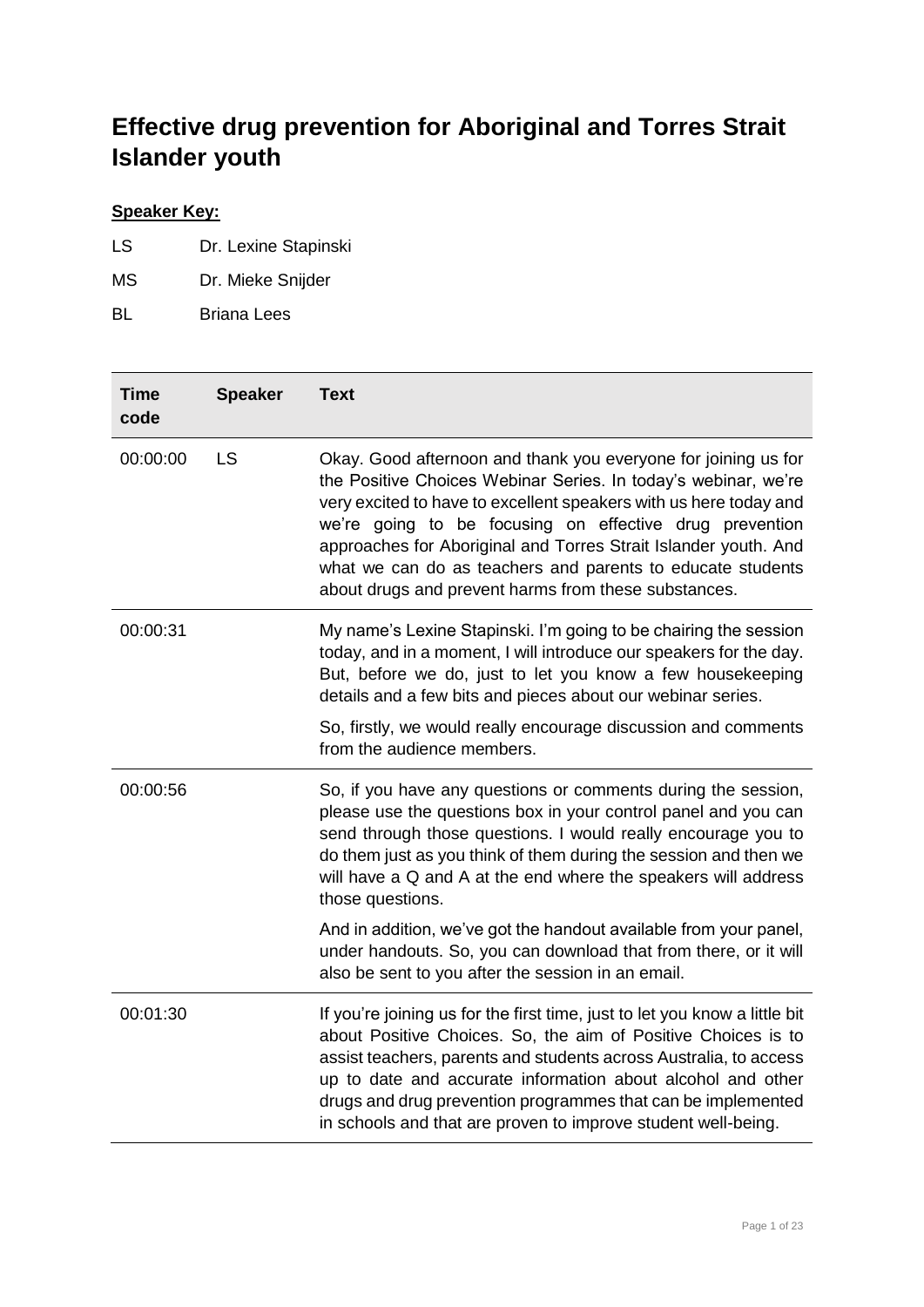| <b>Time</b><br>code | <b>Speaker</b> | <b>Text</b>                                                                                                                                                                                                                                                                                                                                                                                                           |
|---------------------|----------------|-----------------------------------------------------------------------------------------------------------------------------------------------------------------------------------------------------------------------------------------------------------------------------------------------------------------------------------------------------------------------------------------------------------------------|
| 00:01:55            |                | And so, as part of this programme, we provide webinars with<br>topics of interest to teachers, parents, school leaders and anyone<br>working with young people. Coming of this year, we're excited to<br>be able to present some additional topics on helping parents. So,<br>a guide to teenage parties. And also, for teachers, a guide to<br>optimising drug education.                                            |
| 00:02:26            |                | So, stay tuned. The best way to keep up to date with the topics<br>that are coming up is to subscribe for updates at<br>positivechoices.org.au and that will really help you to stay up to<br>date. So, keep an eye out for those topics that you'll hear more<br>about as they come up over the year.                                                                                                                |
|                     |                | We also a range of webinars that are available that are in<br>demand, so webinars that we've had in the past. So, I'd<br>encourage you also to visit positivechoices.org.au resources,<br>webinars where you can find the full library of different topics and<br>catch up on demand.                                                                                                                                 |
| 00:03:05            |                | And if you haven't already visited the Positive Choices website,<br>I'd encourage you to do so and take a look at the range of<br>evidence-based resources that we have available there for the<br>teachers, parents and young people. We would also appreciate<br>your feedback on anything additional that you would like to see<br>on the site.                                                                    |
| 00:03:30            |                | Whether that's a topic that you'd like to suggest for a future<br>webinar or whether it's a resource that you think would be really<br>good to include there, please do send us an email with anything<br>you'd like to suggest or topics you'd like to see there.                                                                                                                                                    |
|                     |                | Before any further introduction, what I'll do is introduce our<br>speakers for today                                                                                                                                                                                                                                                                                                                                  |
| 00:03:54            |                | So, first of all, we have Dr Mieke Snijder who is a post-doctoral<br>research fellow working at the Centre of Research Excellence in<br>Mental Health and Substance Use and the National Drug and<br>Alcohol Research Centre. And so, Mieke works with Aboriginal<br>communities to develop and evaluate programmes that can<br>prevent and reduce drug and alcohol use and related harms<br>among Aboriginal youths. |
|                     |                | During her PhD, she worked with three Aboriginal communities<br>in the New South Wales region to develop community-based<br>programmes that were effective in reducing alcohol related<br>crimes and harms in these communities. So, really impressive<br>work.                                                                                                                                                       |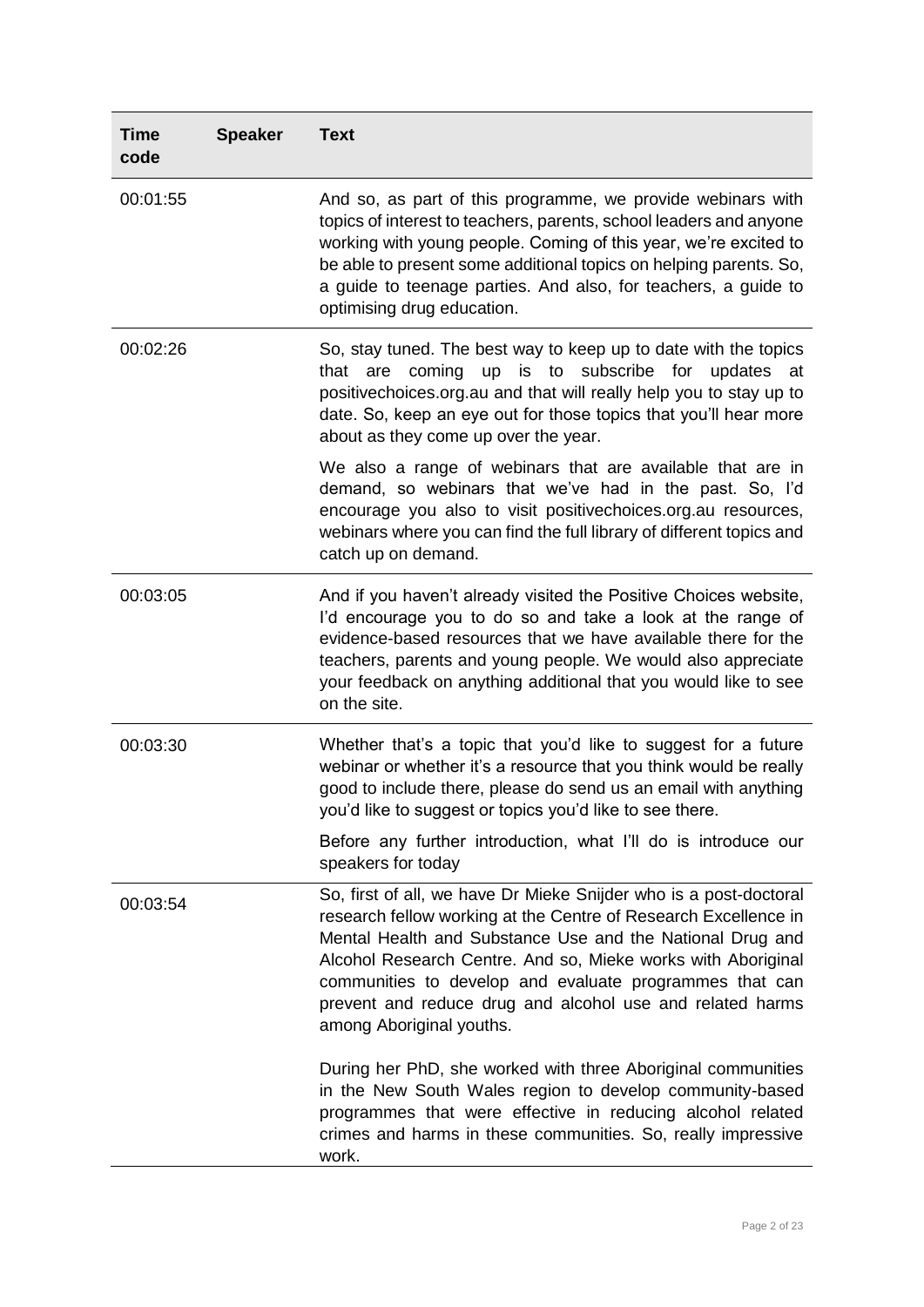| <b>Time</b><br>code | <b>Speaker</b> | <b>Text</b>                                                                                                                                                                                                                                                                                                                                                                                                                                                       |
|---------------------|----------------|-------------------------------------------------------------------------------------------------------------------------------------------------------------------------------------------------------------------------------------------------------------------------------------------------------------------------------------------------------------------------------------------------------------------------------------------------------------------|
| 00:04:34            |                | And what she's moved onto currently within our team is<br>developing a school-based drug-prevention programme that is<br>culturally inclusive for Aboriginal high school students.                                                                                                                                                                                                                                                                                |
|                     |                | Now, our second speaker, we actually have two for the price of<br>one today, is Briana Lees and she's a research assistant also at<br>the National Drug and Alcohol Research Centre. She's been<br>involved since 2016 in examining the research evidence and<br>conducting community consultations to inform the development<br>of a school-based drug prevention programme for Aboriginal<br>students.                                                          |
| 00:05:06            |                | And this year, she's also commenced her PhD research which<br>will examine the impact of binge-drinking on the brain and<br>cognitive functioning. So, we're very pleased to have both<br>speakers with us today and I will hand over now to Mieke, first of<br>all, who's going to talk to us about effective drug prevention for<br>Aboriginal and Torres Strait Islander Youth                                                                                 |
| 00:05:30            | <b>MS</b>      | Thank you Lexine and thanks everyone for tuning in this<br>afternoon. I would like to start with acknowledging the traditional<br>owners of the lands on which I live and work and also the<br>traditional owners of the lands around the country where you are<br>watching from.                                                                                                                                                                                 |
|                     |                | I would also like to acknowledge all the Aboriginal people that are<br>involved in the work that we are doing here at Positive Choices,<br>and in particular, our partners at Gilimbaa who have provided up<br>with a beautiful artwork that you can see throughout the webinar<br>today.                                                                                                                                                                         |
| 00:06:00            |                | And I would like to acknowledge our collaborator, Associate<br>Professor James Ward, from the South Australia Health and<br>Medical Research Institute, who is an important partner in our<br>work at Positive Choices.                                                                                                                                                                                                                                           |
|                     |                | So, in today's webinar, we will be talking about effective drug<br>prevention for Aboriginal and Torres Strait Islander Youth. We'll<br>be looking at what we currently know works and also, what we<br>can do better.                                                                                                                                                                                                                                            |
| 00:06:30            |                | So, before we start, I would like to start with a poll to test your<br>knowledge about what you think are the main contributors to poor<br>health, injuries and deaths amongst Aboriginal young people,<br>aged 15 and 25 years old. I think you should see a poll on your<br>screen now. So, do you think that the main contributor to poor<br>health and injuries are suicide, or physical inactivity, or do you<br>think this is alcohol or traffic accidents? |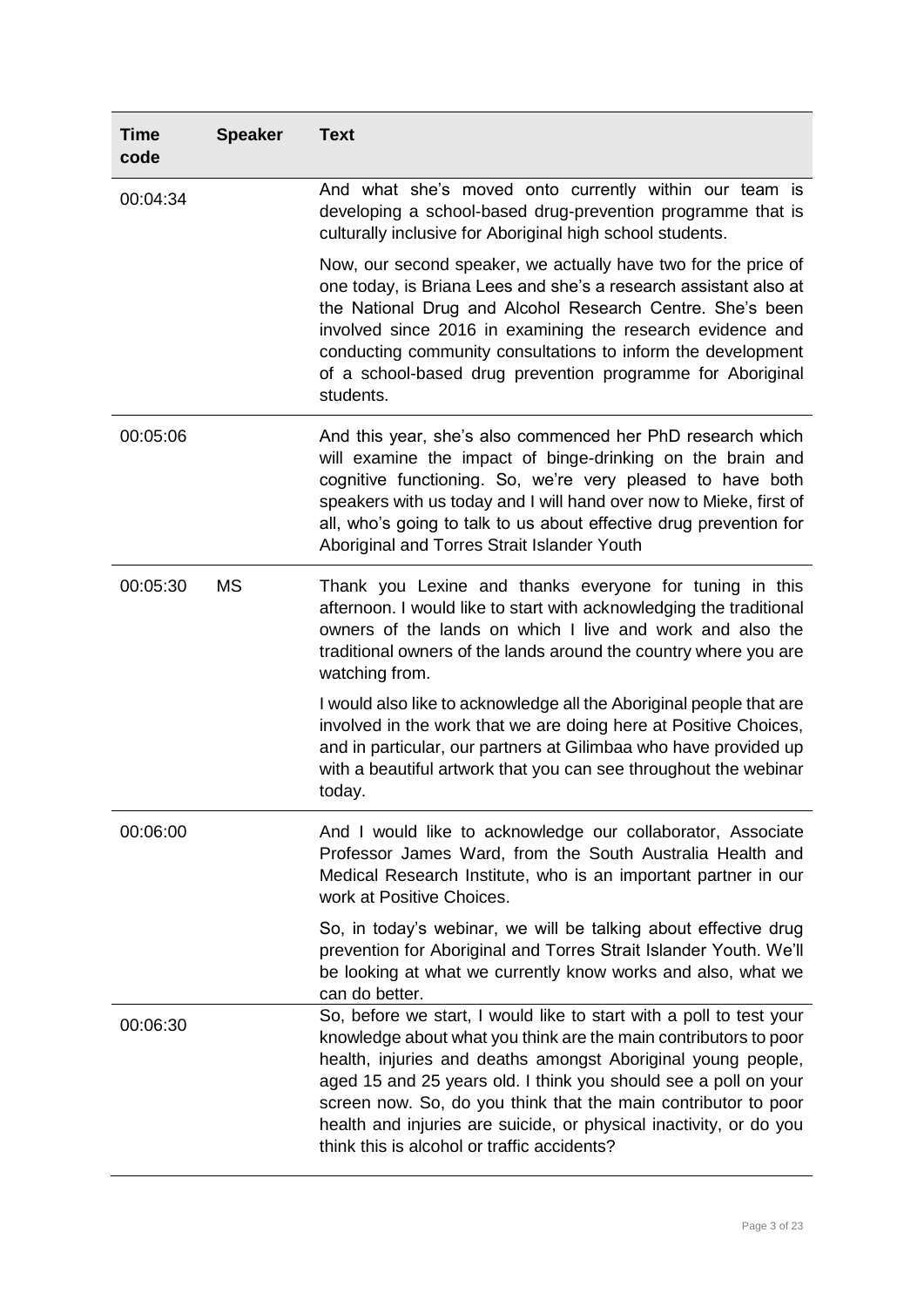| <b>Time</b><br>code | <b>Speaker</b> | <b>Text</b>                                                                                                                                                                                                                                                                                                                                                                                                                                                         |
|---------------------|----------------|---------------------------------------------------------------------------------------------------------------------------------------------------------------------------------------------------------------------------------------------------------------------------------------------------------------------------------------------------------------------------------------------------------------------------------------------------------------------|
| 00:07:04            |                | I'll give you a moment to pick your answers and then we will come<br>back to you with the answer.                                                                                                                                                                                                                                                                                                                                                                   |
| 00:07:27            | <b>LS</b>      | Okay, very interesting answers, Mieke. So, I think we've had<br>about Most of the audience has voted now and it might surprise<br>us a bit. We actually had 75% of people said alcohol, 19% said<br>suicide and 6% said traffic accidents.                                                                                                                                                                                                                          |
|                     | <b>MS</b>      | Thanks for that. So, it looks like most of you were right and<br>alcohol is indeed the most important contributor to poor health<br>and injury. So, that's why it's really important that we are talking<br>about prevention of alcohol and other drugs today.                                                                                                                                                                                                      |
| 00:08:04            |                | So, before we go into further detail about the contributors to poor<br>health, it is really important to notice that there is currently a lack<br>of reliable data on drug and alcohol use among Aboriginal<br>people. And this is important This is so because Aboriginal<br>people are often underrepresented when big national surveys are<br>being conducted, such as the National Drug and Alcohol<br>Household Survey.                                        |
| 00:08:29            |                | And when Aboriginal-specific surveys are conducted, there is<br>often issues with reliability of the questions used for the surveys,<br>because of different cultural context in which alcohol and drug<br>use occurs for Aboriginal people. For example, there is evidence<br>that when surveys ask Aboriginal people about how much alcohol<br>they have drank last night, rather than answering for themselves,<br>they answer for how much a whole group drank. |
|                     |                | And this obviously causes issues when we look at the data that<br>comes from these surveys.                                                                                                                                                                                                                                                                                                                                                                         |
| 00:09:04            |                | However, from various data sources that we do have, if we<br>combine them, we can get a bit of a sense about alcohol and<br>drug use amongst Aboriginal people. And, from this data, it<br>becomes clear that mental health and substance use disorders<br>are the biggest cause for poor health and a higher burden of<br>disease among Aboriginal people and especially amongst young<br>people, aged 15 to 24.                                                   |
| 00:09:31            |                | The number one risk factors for poor health and injuries is<br>alcohol.                                                                                                                                                                                                                                                                                                                                                                                             |
|                     |                | Now, it is important to notice that this is also the case for non-<br>indigenous young people in the same age. However, the<br>percentage that alcohol contributes to poor health and burden of<br>disease is higher for indigenous youth than it is for non-<br>indigenous youth. And this mainly has to do with a riskier pattern<br>of use that indigenous youth participate in.                                                                                 |
| 00:10:01            |                | So, when we talk about a riskier pattern of use, the first part that                                                                                                                                                                                                                                                                                                                                                                                                |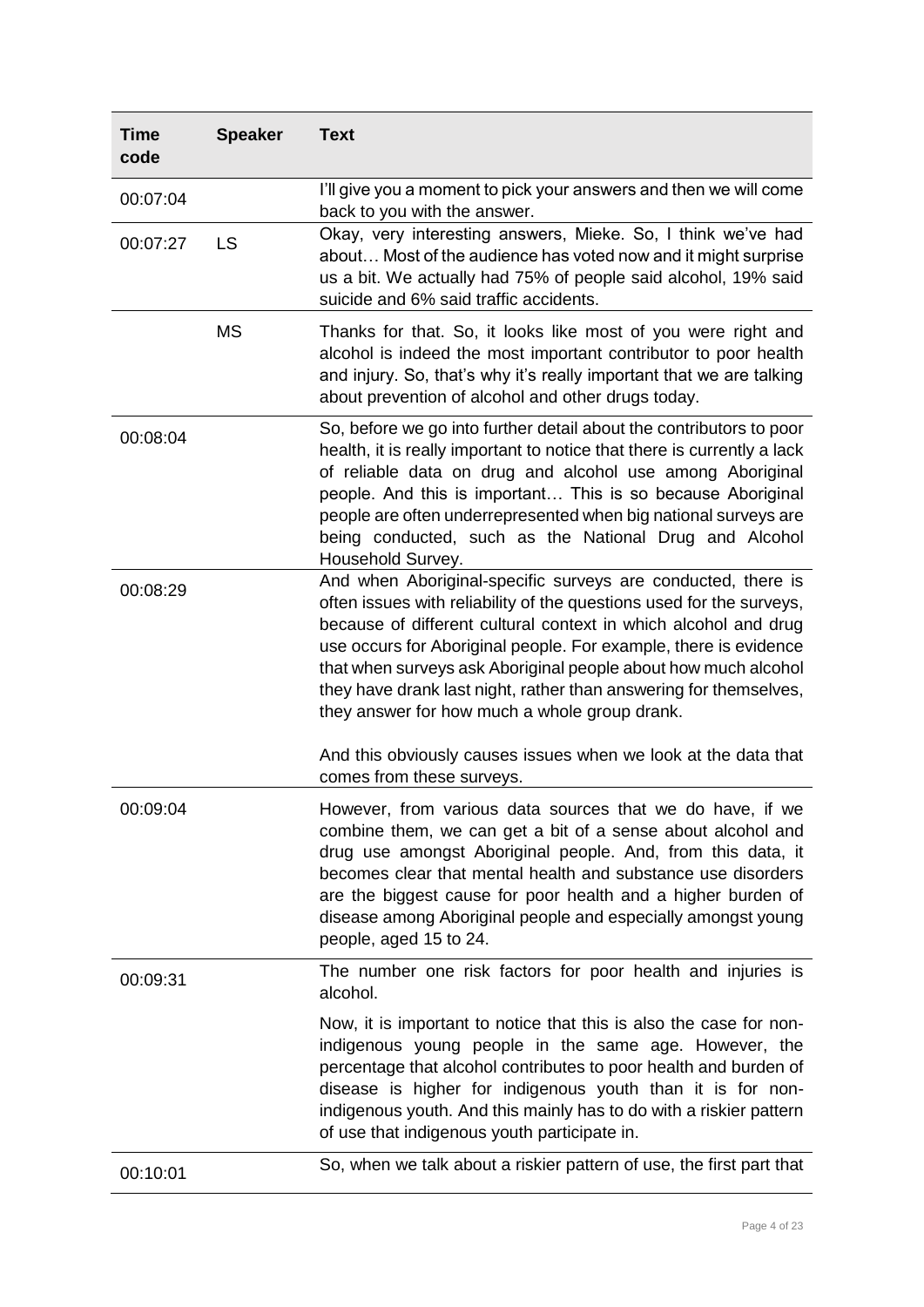| <b>Time</b><br>code | <b>Speaker</b> | <b>Text</b>                                                                                                                                                                                                                                                                                                                                                                                                                                                                 |
|---------------------|----------------|-----------------------------------------------------------------------------------------------------------------------------------------------------------------------------------------------------------------------------------------------------------------------------------------------------------------------------------------------------------------------------------------------------------------------------------------------------------------------------|
|                     |                | we talk about is that Indigenous young people tend to start their<br>use at a younger age. We can see from this table on the left side<br>that Indigenous people start using different substances between<br>two and six years younger than non-indigenous Australians.                                                                                                                                                                                                     |
|                     |                | And we know from the research that the younger people start<br>using drugs, the more likely they are to develop issues with drug<br>use later on in their lives.                                                                                                                                                                                                                                                                                                            |
| 00:10:35            |                | And the second part of the risky use pattern is that Aboriginal<br>people use to a riskier level. So, you probably all have heard the<br>sentence that there are less Aboriginal people that use alcohol,<br>so as you can see on the graph on the right, there are more<br>Aboriginal abstainers from alcohol. But, when Aboriginal people<br>drink, you can see that they often drink to excess or drink to<br>riskier levels.                                            |
| 00:11:04            |                | So, this causes a riskier pattern of use which contributes to the<br>higher burden of disease and higher drug and alcohol related<br>harms experienced by Aboriginal people. So, to know what to<br>focus our prevention efforts on, it's important to look at which<br>factors are associated with this riskier pattern of use and also<br>substance use more generally amongst Aboriginal people.                                                                         |
| 00:11:30            |                | So, when we look at factors that are associated with use, we talk<br>about risk and protective factors. Risk factors are those that are<br>associated with increased substance use and related harms, and<br>protective factors are associated with lesser substance use and<br>less related harms. When we are looking at risk and protective<br>factors, it is important to look at factors within an ecological<br>framework that goes beyond just the individual level. |
| 00:12:02            |                | So, even though drug and alcohol use occur on the individual<br>level, whether someone uses alcohol or drugs and whether they<br>experience harm related to the drugs, is influenced by a whole<br>range of factors on relationship, community, societal and cultural<br>levels. So, we'll be looking at what risk and protective factors for<br>substance use are there for Aboriginal people amongst all of<br>these five levels to create a comprehensive picture.       |
| 00:12:32            |                | Today what we know from the research literature about risk and<br>protective factors is mainly focused on tobacco use. Secondly,<br>alcohol use and third, cannabis use. There is less information<br>available on petrol sniffing, methamphetamine use, which<br>includes ice, and opioid use. So, that's an important thing to keep<br>in mind when we talk about the risk and protective factors.                                                                        |
| 00:12:58            |                | The research literature has identified a large range of individual-<br>level factors. Some of these factors cannot easily be modified<br>through programmes and policies. For example, being a young                                                                                                                                                                                                                                                                        |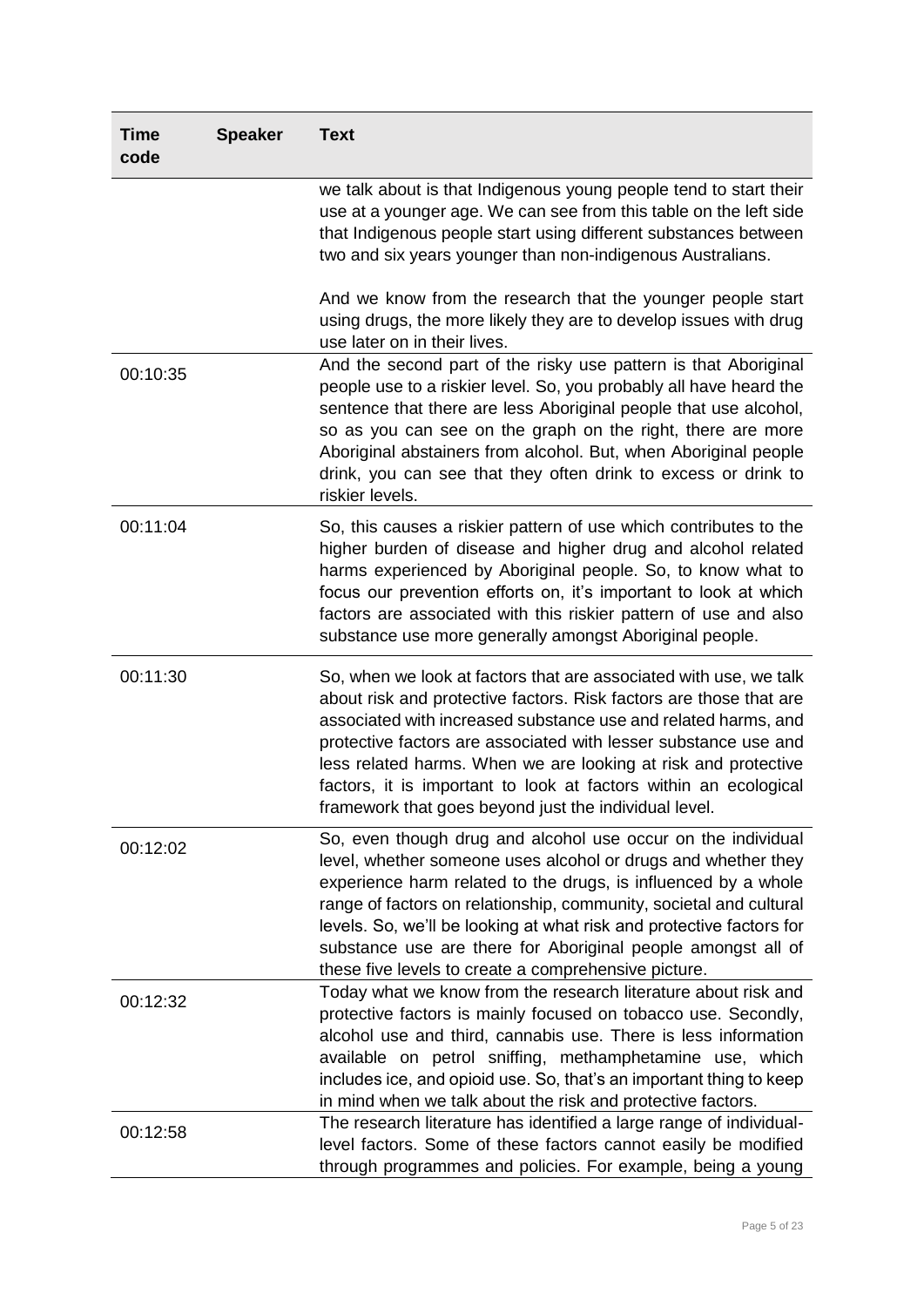| <b>Time</b><br>code | <b>Speaker</b> | <b>Text</b>                                                                                                                                                                                                                                                                                                                                                                                                                                     |
|---------------------|----------------|-------------------------------------------------------------------------------------------------------------------------------------------------------------------------------------------------------------------------------------------------------------------------------------------------------------------------------------------------------------------------------------------------------------------------------------------------|
|                     |                | male or simply enjoying the taste of cigarettes is something that<br>is hard to change with prevention. But there are also many other<br>factors that can be modified through prevention programmes or<br>policies.                                                                                                                                                                                                                             |
|                     |                | And here, I have listed the factors on individual level that can be<br>targeted with prevention programmes.                                                                                                                                                                                                                                                                                                                                     |
| 00:13:30            |                | So, the first important factor is the socio-economic status of an<br>individual. There is clear research evidence that Aboriginal<br>people with a higher socio-economic status are less likely to use<br>substances and are less likely to experience harm from<br>substances. And the opposite is also true. So, people with a<br>lower socio-economic status experience more harms from<br>substances and also engage in more substance use. |
| 00:14:00            |                | Factors that influence someone's socio-economic status is their<br>employment level and also their education levels and income.<br>And there is evidence that shows that Aboriginal youth who finish<br>year twelve and find employment have lower levels of substance<br>use, so it's important to support Aboriginal youth to engage in<br>school and finish year twelve and find employment afterwards.                                      |
| 00:14:25            |                | The second factor that has been found in the research literature<br>is that boredom leads to substance use, and research shows that<br>engaging in sports and recreational activities, and also cultural<br>activities, can lead to reductions in substance use. There is<br>research evidence that people who use one substance are more<br>likely to use another substance as well.                                                           |
|                     |                | For example, people who smoke are more likely to drink as well,<br>especially when they started smoking before the age of 15.                                                                                                                                                                                                                                                                                                                   |
| 00:14:58            |                | And the opposite is also true, that Aboriginal people who abstain<br>from alcohol use are also less likely to smoke. This highlights the<br>importance of preventing alcohol and tobacco use, especially at<br>an early age.                                                                                                                                                                                                                    |
|                     |                | Psychological distress has been identified as an important risk<br>factor for Aboriginal people when it is present, but it's also an<br>important protective factor when it is not there. And related to<br>psychological distress is how someone deals with stress when<br>they are faced with a challenging situation.                                                                                                                        |
| 00:15:32            |                | So, research shows that Aboriginal people who are resilient and<br>have a high self-esteem and self-efficacy are better with dealing<br>with psychological distress and also have lower level of<br>substance use.                                                                                                                                                                                                                              |
|                     |                | It is therefore important that prevention focuses both on trying to<br>reduce psychological distress amongst Aboriginal youth, but at                                                                                                                                                                                                                                                                                                           |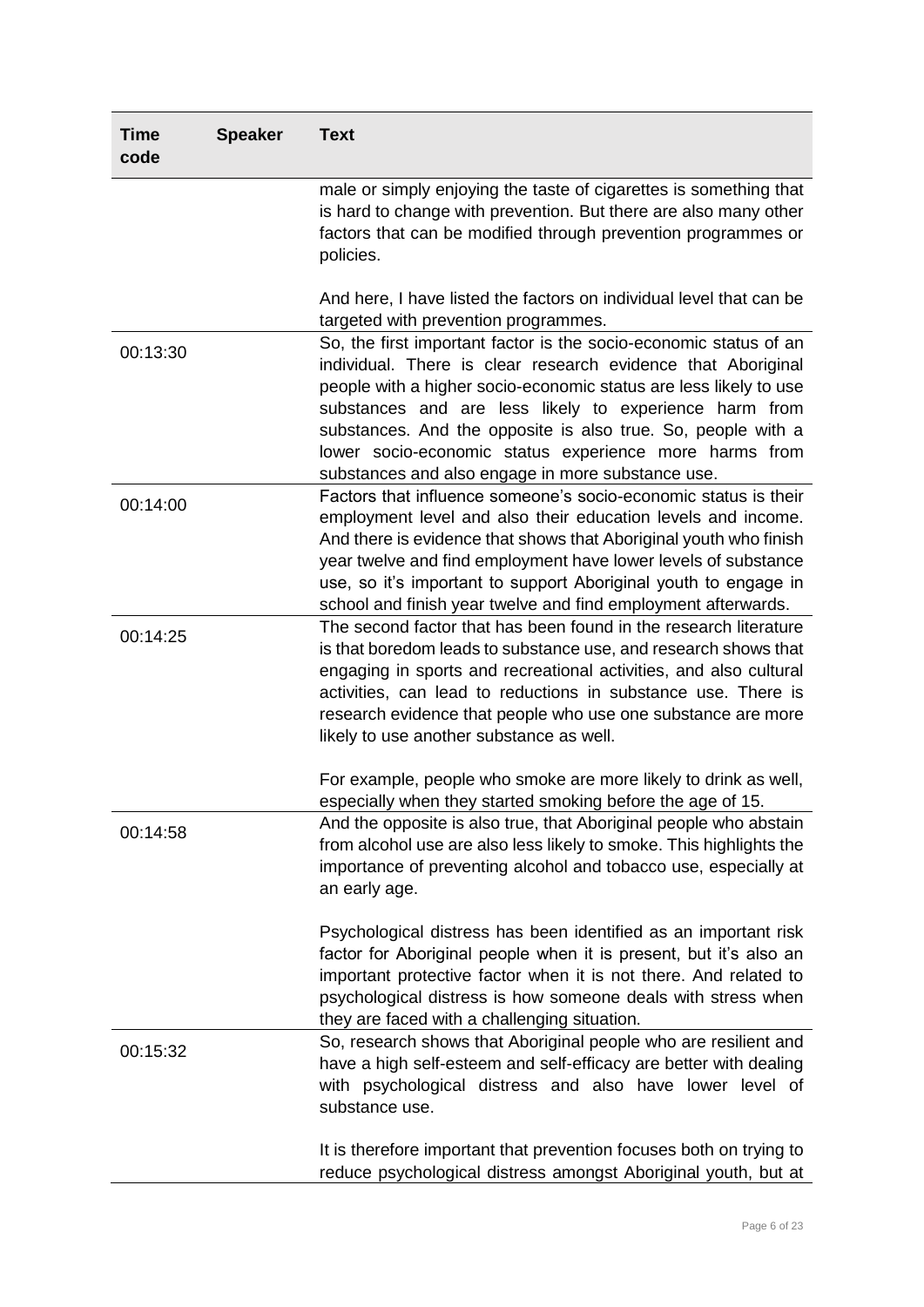| <b>Time</b><br>code | <b>Speaker</b> | <b>Text</b>                                                                                                                                                                                                                                                                                                                                                                                    |
|---------------------|----------------|------------------------------------------------------------------------------------------------------------------------------------------------------------------------------------------------------------------------------------------------------------------------------------------------------------------------------------------------------------------------------------------------|
|                     |                | the same time, builds resilience and empowers Aboriginal youth<br>to deal with stressful situations.                                                                                                                                                                                                                                                                                           |
| 00:16:01            |                | Finally, research also showed that Aboriginal people who were<br>more knowledgeable of substances and their effects were less<br>likely to use substances. And when people had limited<br>knowledge of health effects of, for example, smoking, they were<br>more likely to smoke or use other substances.                                                                                     |
|                     |                | So, this emphasises that including specific information in our<br>education about health effects of substances is important in<br>substance use prevention for indigenous youth.                                                                                                                                                                                                               |
| 00:16:31            |                | So, we know from the mainstream drug and alcohol literature that<br>having a supportive social network is important to protect against<br>drug and alcohol use. And the research on substance use among<br>Aboriginal people confirms that this is also true for this group.                                                                                                                   |
|                     |                | There was strong evidence that having a supportive social<br>environment and peer group and having family and friends that<br>are negative about alcohol and other drugs is associated with<br>lower levels of substance use amongst Aboriginal people.                                                                                                                                        |
| 00:17:03            |                | And being involved in social activities and having a positive role<br>model are also protective against substance use. However,<br>research also showed that the flipside is true, that having family<br>and friends, or a partner, that use substances increases an<br>Aboriginal person's substance use as well. Particularly when this<br>is combined with peer pressure to use substances. |
| 00:17:27            |                | This highlights the potential importance of including family and<br>the wider community in prevention to ensure there is a supportive<br>environment, but also to teach Aboriginal youth strategies to<br>resist peer pressure and how to be supportive of their friends and<br>family when it comes to substance use.                                                                         |
|                     |                | Finally, a history of family violence and breakdown are<br>associated with higher levels of substance use. And this is likely<br>related to what I talked about before, regarding psychological<br>stress and how to cope with it.                                                                                                                                                             |
| 00:18:01            |                | The lack of a positive role model leads to higher levels of<br>substance use, so it's important in drug prevention to assist<br>Aboriginal youth to identify positive role models, either in their<br>community or in the wider country.                                                                                                                                                       |
|                     |                | So, there are less community factors found in the research<br>literature that are associated with substance use.                                                                                                                                                                                                                                                                               |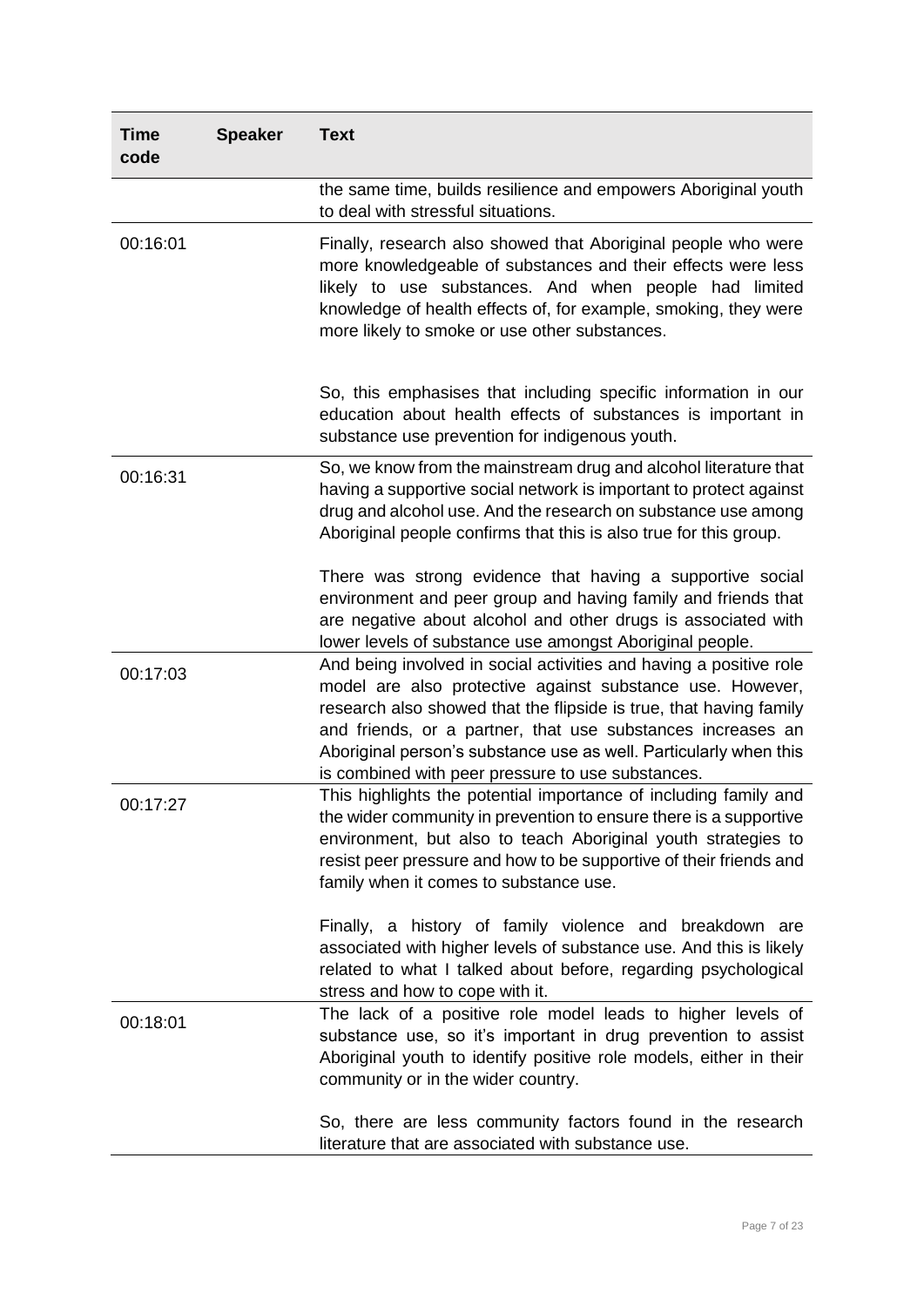| <b>Time</b><br>code | <b>Speaker</b> | <b>Text</b>                                                                                                                                                                                                                                                                                                                                                                                                                            |
|---------------------|----------------|----------------------------------------------------------------------------------------------------------------------------------------------------------------------------------------------------------------------------------------------------------------------------------------------------------------------------------------------------------------------------------------------------------------------------------------|
| 00:18:34            |                | The results that we found in the literature are also mixed when it<br>comes to the remoteness. For example, living in a remote<br>community is protective against substance use when it comes to<br>alcohol and petrol use, but it's a risk factor when it comes to<br>smoking.                                                                                                                                                        |
|                     |                | On the hand, living in an urban community is protective for<br>smoking, but is a risk factor for alcohol, cannabis and petrol use<br>and this is likely to do with the availability of substances in urban<br>areas.                                                                                                                                                                                                                   |
| 00:19:05            |                | So, this likely points to the need to having separate prevention<br>approaches for different areas around the country. Research also<br>highlighted the importance of the smoke free workplace as a<br>protective factor against smoking. While this is likely less relevant<br>to Aboriginal students who still go to school, it might be relevant<br>to those that have a job or to ensure that the school is a smoke<br>free place. |
| 00:19:32            |                | Societal factors that have been identified in the research<br>literature may have to do with the availability of the substance.<br>So, this is very logical, when there is a substance, people are<br>more likely to use it than when there is less of the substance<br>available. And this, for example, refers to the restriction of alcohol<br>in tribe communities.                                                                |
|                     |                | But it also refers to restrictions on selling alcohol and tobacco to<br>minors, which have shown to be effective to reduce Aboriginal<br>substance use as well.                                                                                                                                                                                                                                                                        |
| 00:20:07            |                | And then there is evidence that showed that cultural norms and<br>social norms around substance use influences whether someone<br>uses or not. So, research showed that when Aboriginal people<br>perceive that other people don't really use ay substances, they<br>tend to use less substances themselves as well.                                                                                                                   |
| 00:20:30            |                | And the opposite is true, that when people perceive substance<br>use as the norm, they are more likely to be using themselves as<br>well.                                                                                                                                                                                                                                                                                              |
|                     |                | And this is an important focus on the prevention programmes that<br>we develop here at CREMS and Positive Choices to emphasise<br>with young people, both Aboriginal and non-Aboriginal young<br>people, that the majority of Australian youth do not use alcohol<br>or illicit substances. And the mainstream research literature has<br>also identified that this is an important component of effective<br>drug prevention.         |
| 00:21:02            |                | There are also societal factors related to government policies that<br>influence Aboriginal people's substance use. For example,                                                                                                                                                                                                                                                                                                       |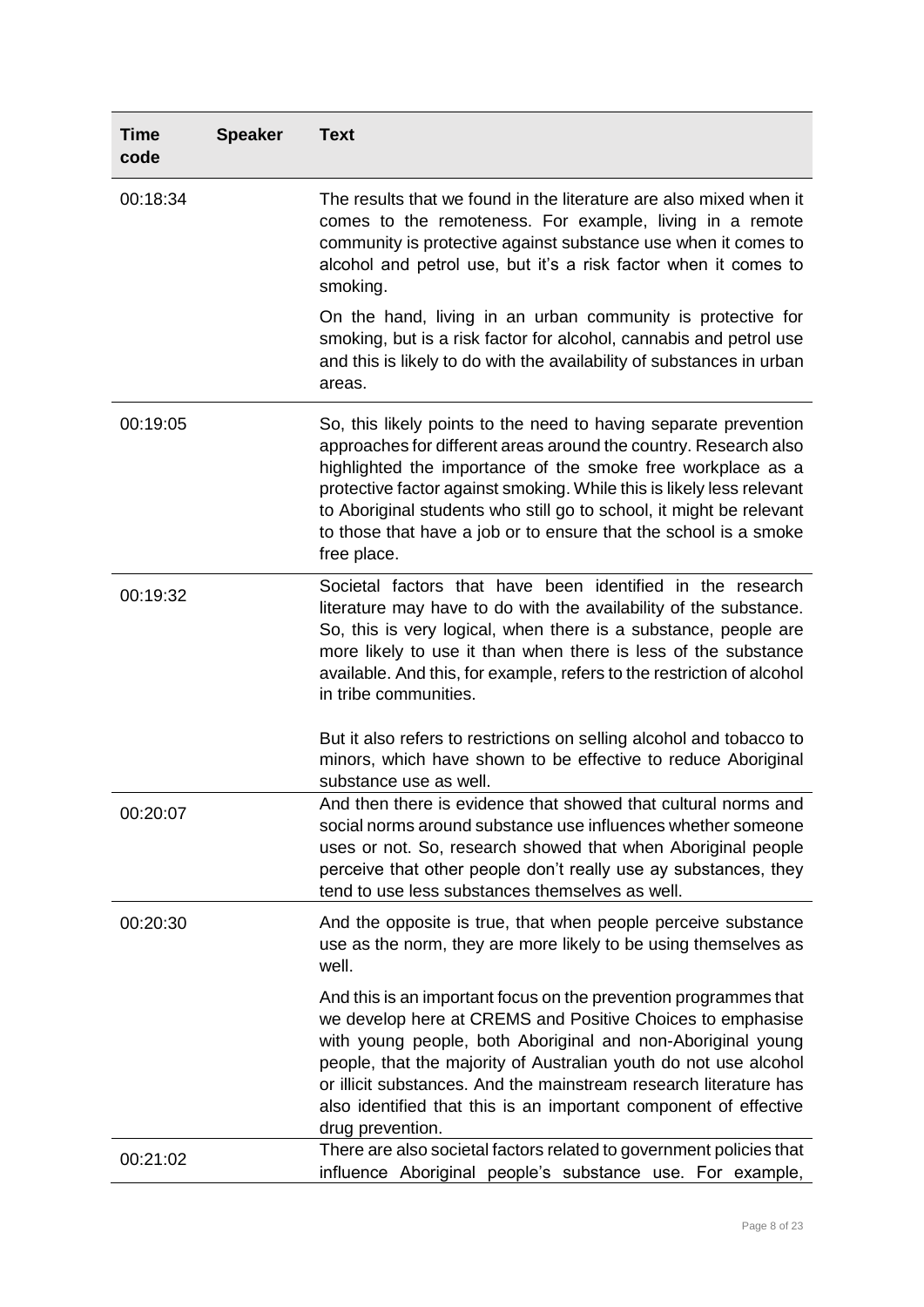| <b>Time</b><br>code | <b>Speaker</b> | <b>Text</b>                                                                                                                                                                                                                                                                                                                                            |
|---------------------|----------------|--------------------------------------------------------------------------------------------------------------------------------------------------------------------------------------------------------------------------------------------------------------------------------------------------------------------------------------------------------|
|                     |                | research showed that members of the Stolen Generations are<br>more likely to use substances than people who were not taken<br>away from their family as a kid. And people who did not have any<br>family members removed from their homes were less likely to use<br>substances.                                                                       |
| 00:21:30            |                | So, the impact of history and intergenerational trauma are<br>important to consider when delivering prevention programmes to<br>Aboriginal youth and communities.                                                                                                                                                                                      |
|                     |                | Now, finally, research showed that having a strong cultural<br>connection is protective against substance use, but that there are<br>also cultural risk factors. For example, people identified that the<br>cultural obligation to share tobacco and accept tobacco when it's<br>offered makes it easy to smoke and makes it harder to quit.           |
| 00:22:02            |                | And other studies have shown that there are Aboriginal people<br>who perceive tobacco smoking to be part of their Aboriginal<br>identity and culture, making it more likely that they are smokers.                                                                                                                                                     |
|                     |                | So, here's a quick overview of all of the protective and risk factors<br>that lead to a reduction or increase in substance use. Most of<br>these factors are based on the research on smoking and we need<br>more evidence about what the case is for alcohol, cannabis or<br>methamphetamine use.                                                     |
| 00:22:35            |                | And also, we need more information about protective and risk<br>factors on the community, cultural and societal levels.                                                                                                                                                                                                                                |
|                     |                | So, now that we know about the factors that we should promote<br>to protect Aboriginal youth against substance use and the factors<br>that we should prevent to reduce substance use among<br>Aboriginal youth, let's see what are the programmes that are<br>effective in preventing, delaying or reducing substance use<br>amongst Aboriginal youth. |
| 00:23:05            |                | So, I will hand over to Briana now to talk to you about this part.                                                                                                                                                                                                                                                                                     |
|                     | <b>BL</b>      | Thanks, Mieke. So, we conducted a review of previous drug and<br>alcohol prevention programmes for indigenous youth and we<br>looked at previous programmes in Australia, New Zealand,<br>America and in Canada.                                                                                                                                       |
| 00:23:35            |                | We found 26 studies and of those, 14 showed positive evidence<br>that prevention programmes can delay or reduce substance use<br>and related outcomes. So, most of the effective programmes<br>were in America, there were nine there, but there were also some<br>in Australia and Canada.                                                            |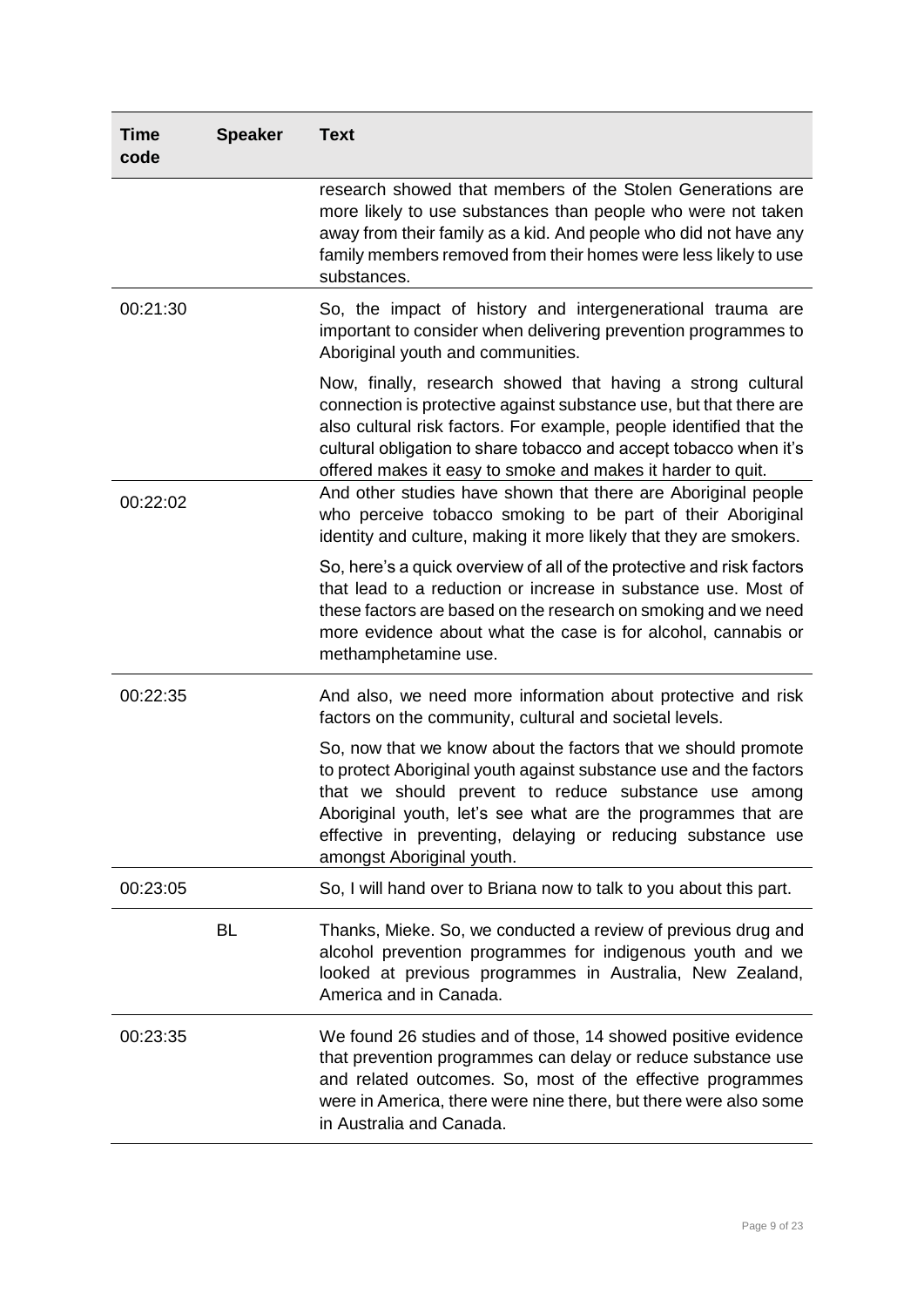| <b>Time</b><br>code | <b>Speaker</b> | <b>Text</b>                                                                                                                                                                                                                                                                                                                                                                                                                                               |
|---------------------|----------------|-----------------------------------------------------------------------------------------------------------------------------------------------------------------------------------------------------------------------------------------------------------------------------------------------------------------------------------------------------------------------------------------------------------------------------------------------------------|
| 00:24:00            |                | So, the research talks about three different types of programmes.<br>There are culture-based programmes, culturally adapted ones<br>and unadapted programmes. The culture-based programmes<br>were developed for specific culture groups.                                                                                                                                                                                                                 |
|                     |                | have<br>been<br>modified<br>from<br>Adapted<br>ones<br>mainstream<br>programmes to become more culturally appropriate and<br>unadapted programmes are either mainstream programmes or<br>programmes for a particular cultural group that were<br>implemented without any modification to a different cultural<br>group.                                                                                                                                   |
| 00:24:33            |                | So, research shows that culturally adapted programmes are the<br>most effective and, in this review, 80% of them were beneficial.<br>And that's because they integrate important cultural elements<br>from culture-based programmes with effective evidence-based<br>components from mainstream programmes. This review also<br>found that some of the culture-based programmes were effective,<br>but the unadapted programmes weren't effective at all. |
| 00:25:00            |                | And I want to show you this in a little bit more detail. So, one<br>group of researchers in the US tested a programme called<br>Keepin' It REAL and it was a prevention programme that was<br>originally developed for Mexican use and they trialled it with<br>American-Indian students without changing any of the content,<br>so it was an unadapted programme.                                                                                        |
|                     |                | The programme was made up of ten fifteen-minute lessons that<br>ran in classrooms by the teachers and it heavily focused on<br>substance use resistances skills.                                                                                                                                                                                                                                                                                          |
| 00:25:34            |                | So, the students were encouraged to work through practical<br>problems by refusing to take part in unsafe or unwanted activities<br>to explain their opinions or concerns about an activity. They also<br>learnt how to avoid activities they didn't want to take part in and<br>how to safely leave the area where the activity was taking place.<br>The lessons also covered drug and alcohol education.                                                |
| 00:26:01            |                | They developed social skills, provided normative beliefs and<br>talked about violence and prevention strategies.                                                                                                                                                                                                                                                                                                                                          |
|                     |                | So, all of this content was framed within Mexican culture and<br>when this was tested with American-Indian students, they found<br>that these students actually drank more alcohol and smoked<br>more cannabis after the Keepin' It REAL programme than<br>students who didn't receive any prevention programme at all.                                                                                                                                   |
| 00:26:29            |                | So, the researchers then adapted Keepin' It REAL to incorporate<br>American-Indian values and traditions and they didn't change<br>any of the content. So, they didn't change the resistance skills,                                                                                                                                                                                                                                                      |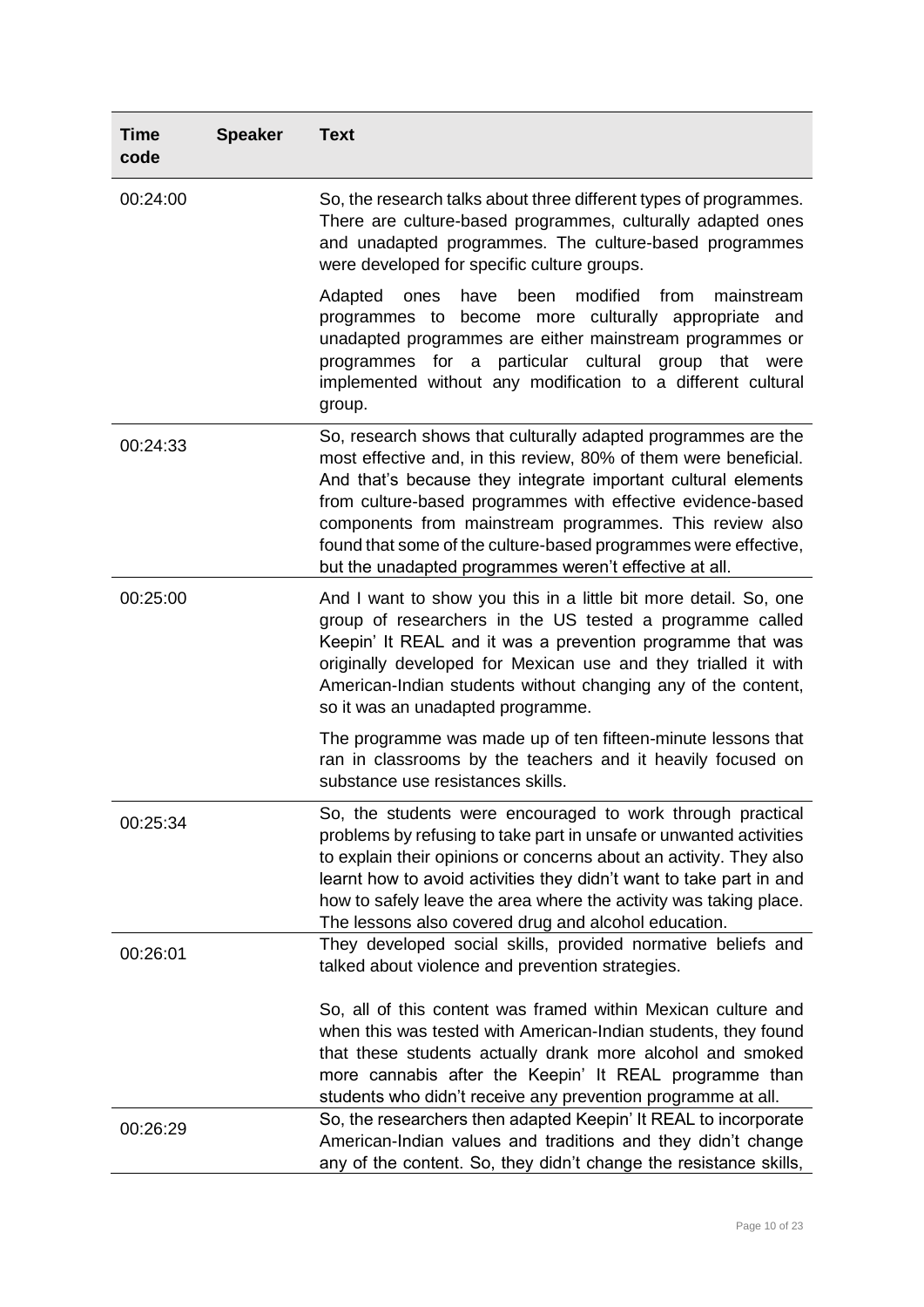| <b>Time</b><br>code | <b>Speaker</b> | <b>Text</b>                                                                                                                                                                                                                                                                                                                                               |
|---------------------|----------------|-----------------------------------------------------------------------------------------------------------------------------------------------------------------------------------------------------------------------------------------------------------------------------------------------------------------------------------------------------------|
|                     |                | the drug education or social skills. And they tested this with a<br>group of students a few years later and found it was effective at<br>reducing alcohol and cannabis use.                                                                                                                                                                               |
| 00:26:55            |                | So, this really highlights the importance of adapting programmes<br>to suit different cultural groups and that you can still use the same<br>principles and content but framing this information within the right<br>cultural context makes a huge difference with how students<br>receive the information.                                               |
|                     |                | So, in terms of adapting programmes and information to make it<br>more culturally appropriate, there are three different areas to<br>consider. Firstly, it's really important to include fun, cultural<br>activities.                                                                                                                                     |
| 00:27:26            |                | And this could be organising a meeting with elders, organising a<br>dance or music group for the students, getting the students to<br>take part in traditional ceremonies or in prayer. It's also really<br>important to incorporate culturally relevant concepts and<br>traditional beliefs into the material that is being provided to the<br>students. |
|                     |                | So, this could be done by using storytelling to communicate the<br>content, by incorporating a connection to country, exploring the<br>student's ancestry or discussing spirituality and making sure that<br>the language is appropriate.                                                                                                                 |
| 00:28:02            |                | And another great way to adapt the programmes is through<br>cultural artworks and designs. So, a fun activity could be creating<br>murals that have health promotion messages on them.                                                                                                                                                                    |
|                     |                | Another important consideration for prevention programmes is<br>where they take place. So, there's been research on school-<br>based programmes that are set in the classroom or after school,<br>and there's also been research on community programmes that<br>take place in community centres or in outstations.                                       |
| 00:28:34            |                | And there have been some programmes that incorporate both<br>the school and community setting.                                                                                                                                                                                                                                                            |
|                     |                | the<br>research that has been conducted, community<br>Of<br>programmes have been most effective. So, 67% of community<br>programmes in this review were effective, followed closely by the<br>school-based programmes with 59% effective there.                                                                                                           |
|                     |                |                                                                                                                                                                                                                                                                                                                                                           |
| 00:28:58            |                | So, in Australia, an example of a community programme<br>occurred in the Northern territory and it involved taking youth who<br>sniffed petrol to a community outstation which was run by elders.                                                                                                                                                         |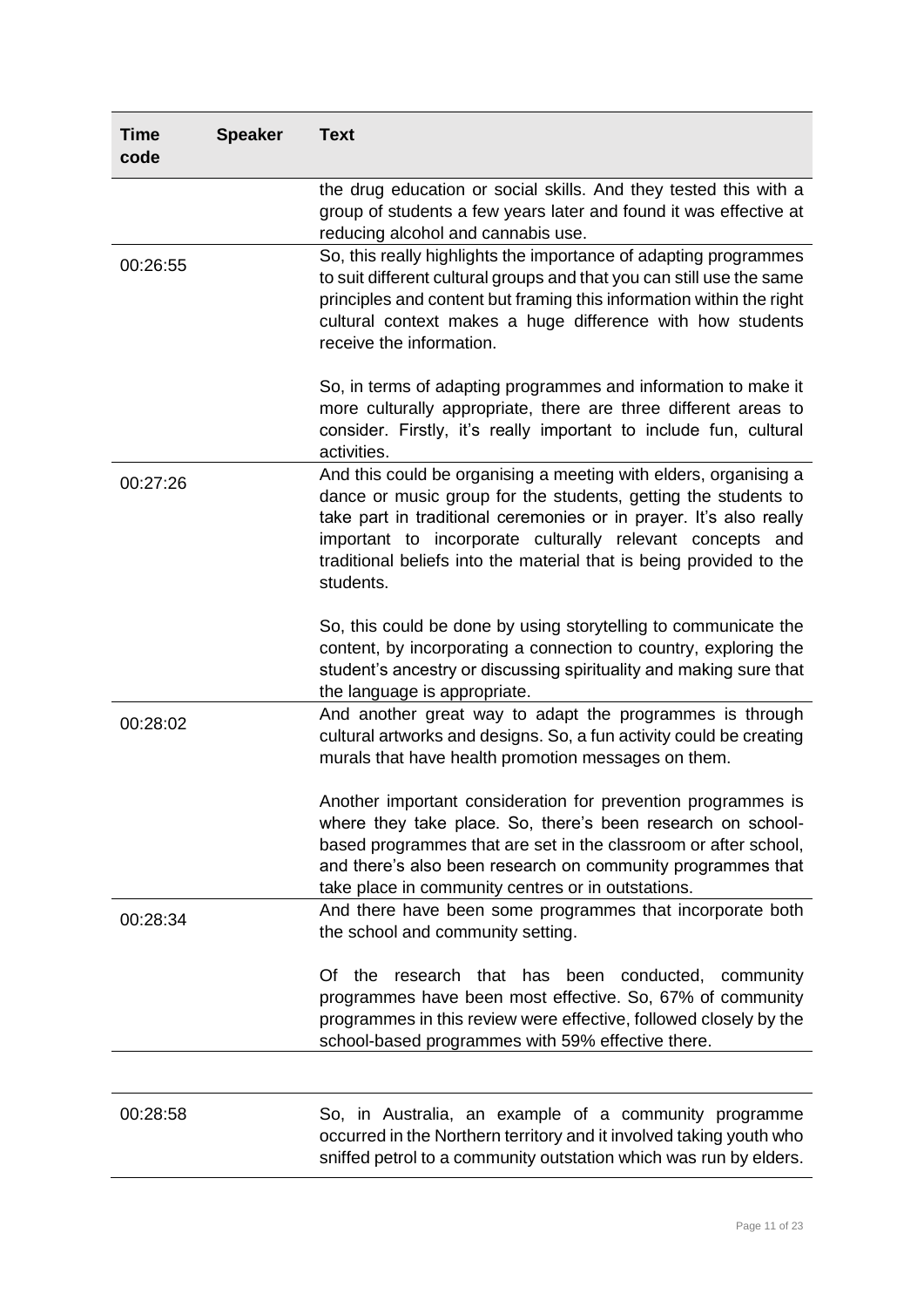| <b>Time</b><br>code | <b>Speaker</b> | <b>Text</b>                                                                                                                                                                                                                                                                                                                                                                                                                            |
|---------------------|----------------|----------------------------------------------------------------------------------------------------------------------------------------------------------------------------------------------------------------------------------------------------------------------------------------------------------------------------------------------------------------------------------------------------------------------------------------|
|                     |                | The young people would stay out there for a month and while<br>they were out there, they would bush-hunt, they would talk to the<br>elders about the dreaming, they would have discos at night and<br>play sport. And they'd also talk to people who had stopped<br>sniffing petrol to hear about stories of hope and recovery.                                                                                                        |
| 00:29:29            |                | So, again, we're seeing how important it is to incorporate positive<br>cultural elements throughout the prevention programmes. So,<br>the research has been quite clear about effective elements to<br>include in prevention programmes for indigenous adolescents,<br>and they map quite nicely onto risk and protective factors that<br>Mieke discussed before.                                                                      |
|                     |                | So, the research shows that it is really important to develop skills<br>among adolescents.                                                                                                                                                                                                                                                                                                                                             |
| 00:29:58            |                | And important ones are problem-solving skills, resistance<br>strategies against activities they don't want to take part in and<br>also developing interpersonal skills. Which have all been<br>identified as being protective against substance use and will help<br>against peer pressure and coping with difficult life circumstances.                                                                                               |
|                     |                | Many of the effective programmes also include cultural<br>knowledge enhancement, so they integrated cultural activities,<br>traditional beliefs and culturally specific concepts throughout the<br>material.                                                                                                                                                                                                                           |
| 00:30:32            |                | And again, there's strong evidence that cultural connection is<br>protective against substance use among young people. When<br>developing the programme, it's really important that the<br>community is involved in the development process. And this is<br>important to avoid stigmatisation, avoid marginalisation and also<br>to avid the feeling that you're imposing on the community without<br>considering their local culture. |
| 00:30:59            |                | And then the fourth element that was found throughout the review<br>was that it was important to include drug and alcohol education.<br>So, as Mieke mentioned before, getting knowledge about health<br>effects and providing an anti-smoking message to the community<br>is protective against future substance use.                                                                                                                 |
|                     |                | Other important elements that we identified was having trained<br>and indigenous programme facilitators, incorporating health<br>promotion strategies, providing booster session after the main<br>programme had finished and also, including fun recreational<br>activities for the students.                                                                                                                                         |
| 00:31:38            |                | So, overall, what appears to work is culturally adapted<br>programmes and the community being involved in programme<br>development and programme adaptation. In terms of programme<br>content, it's really important to include cultural knowledge                                                                                                                                                                                     |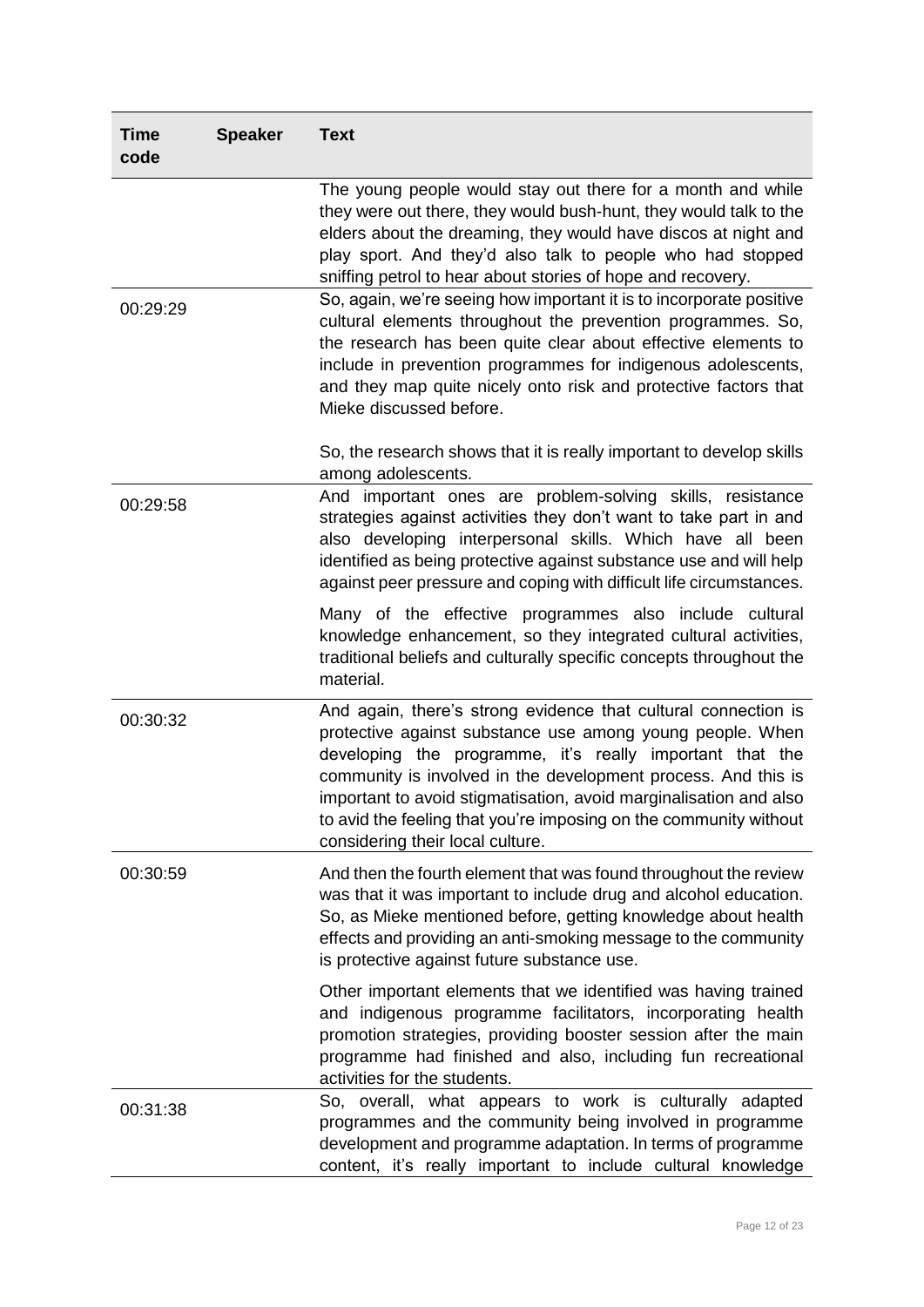| <b>Time</b><br>code | <b>Speaker</b> | <b>Text</b>                                                                                                                                                                                                                                                                                                                                                                                                                                                                                                                                                                                                                                                |
|---------------------|----------------|------------------------------------------------------------------------------------------------------------------------------------------------------------------------------------------------------------------------------------------------------------------------------------------------------------------------------------------------------------------------------------------------------------------------------------------------------------------------------------------------------------------------------------------------------------------------------------------------------------------------------------------------------------|
|                     |                | skilled<br>development<br>and<br>substance<br>enhancement,<br>use<br>education, as well as having indigenous and programme<br>facilitators.                                                                                                                                                                                                                                                                                                                                                                                                                                                                                                                |
| 00:32:03            |                | Promoting health, include fun recreational activities and also<br>providing booster sessions after the programme has finished.                                                                                                                                                                                                                                                                                                                                                                                                                                                                                                                             |
|                     |                | More evidence is needed to find out which setting is most<br>effective for prevention programmes. In terms of online<br>programmes, it's been shown to be really effective in the<br>mainstream population, but we currently don't know how this<br>maps onto the indigenous populations.                                                                                                                                                                                                                                                                                                                                                                  |
| 00:32:31            |                | And, it's important to look into this further because computer-<br>based programmes allow the information to be accessed by<br>people all across Australia, including harder-to-reach areas in<br>rural locations. And lastly, while we did find three effective<br>programmes in Australia, none of them are still available, so<br>there is definitely a need for evidence-based drug prevention for<br>Aboriginal and Torres Strait Islander youth.                                                                                                                                                                                                     |
| 00:33:01            |                | So, with that being said, our team are currently developing drug<br>prevention resources that are suitable for Aboriginal and Torres<br>Strait Islander youth. We've expanded the Positive Choices<br>portal to include drug prevention resources for Aboriginal and<br>Torres Strait Islander people and we are currently developing a<br>drug prevention programme that will be culturally adapted from<br>the climate school's modules.                                                                                                                                                                                                                 |
| 00:33:28            |                | As I have spoken about, we know that Aboriginal people require<br>a cross-cultural translation of prevention approaches, so we've<br>worked really closely with stakeholders, teachers and students to<br>develop the programme.                                                                                                                                                                                                                                                                                                                                                                                                                           |
|                     |                | So, I'm going to hand back over to Mieke, who's going to discuss<br>the development process of these resources.                                                                                                                                                                                                                                                                                                                                                                                                                                                                                                                                            |
| 00:34:00            | <b>MS</b>      | Thank you, Briana. So, at the moment we're working on, like<br>Briana said, uploading more culturally appropriate drug and<br>alcohol prevention and education resources on the Positive<br>Choices portal. And we're also developing a culturally<br>appropriate school-based drug prevention programme.<br>So, later on in the webinar I will show you some of the resources<br>that we currently have on Positive Choices, but first I would like<br>to talk to you about what we have been learning from teachers,<br>students and other stakeholders about what they think we can do<br>better when it comes to drug prevention for indigenous youth. |
| 00:34:36            |                | So, we talked to teachers and other stakeholders about<br>resources that they are currently using when they are<br>undertaking drug prevention with Aboriginal youth. And<br>surprisingly, many of them told us that they were not aware of                                                                                                                                                                                                                                                                                                                                                                                                                |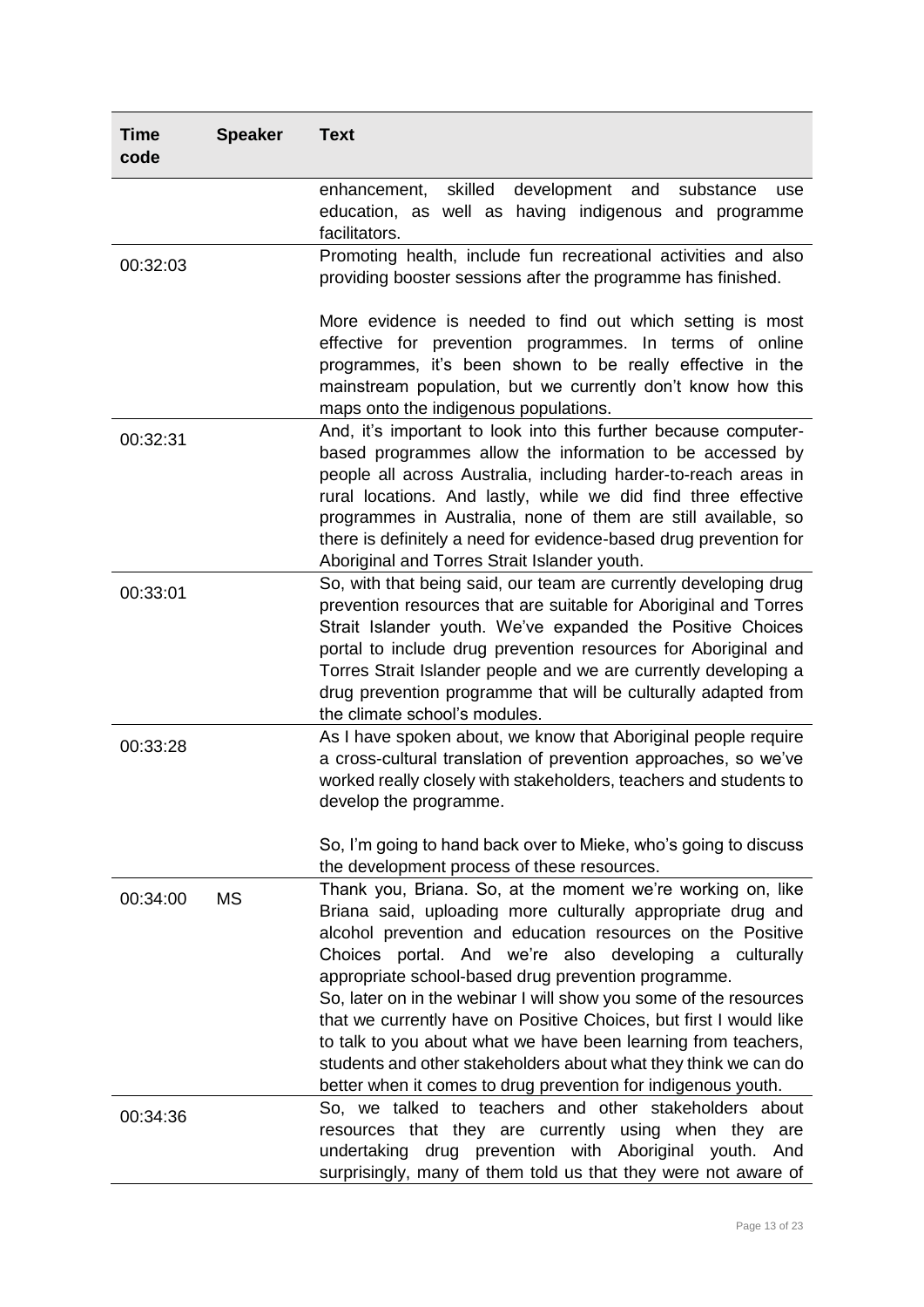| <b>Time</b><br>code | <b>Speaker</b> | <b>Text</b>                                                                                                                                                                                                                                                                                                                                                                                                                                                                                                                                                                                                            |
|---------------------|----------------|------------------------------------------------------------------------------------------------------------------------------------------------------------------------------------------------------------------------------------------------------------------------------------------------------------------------------------------------------------------------------------------------------------------------------------------------------------------------------------------------------------------------------------------------------------------------------------------------------------------------|
|                     |                | any indigenous-specific drug prevention resources, that they are<br>not using any specific resources for this group.                                                                                                                                                                                                                                                                                                                                                                                                                                                                                                   |
| 00:35:00            |                | More generally, the teachers told us that they enjoyed having<br>guest speakers coming into their class to provide drug prevention<br>classes. This can be, for example, a local nurse or a worker from<br>the Aboriginal medical service.                                                                                                                                                                                                                                                                                                                                                                             |
|                     |                | Some also mentioned that they enjoyed having people tell<br>personal stories about their drug use. However, it is important to<br>note that there is currently not much evidence that this is effective<br>in preventing drug use and, there is some evidence that it might<br>actually increase drug use among young people.                                                                                                                                                                                                                                                                                          |
| 00:35:36            |                | Teachers further said that they use the PDHPE syllabus to create<br>their own workplans. This has the great benefit that they can<br>really tailor their lessons to the local context.                                                                                                                                                                                                                                                                                                                                                                                                                                 |
|                     |                | Further, the Family Wellbeing Programme was mentioned as a<br>programme that people use.                                                                                                                                                                                                                                                                                                                                                                                                                                                                                                                               |
| 00:35:57            |                | The Family Wellbeing Programme is an Aboriginal-specific<br>empowerment programme that focuses on identifying people's<br>strengths and how they can use these strengths to cope with<br>stressful situations.                                                                                                                                                                                                                                                                                                                                                                                                         |
|                     |                | And finally, the climate school's programme that has been<br>developed here at CREMS is also used by teachers in drug<br>prevention. They received positive feedback from students about<br>this programme because of the engaging cartoons and the<br>interactive classroom activities that are part of the climate<br>school's programme.                                                                                                                                                                                                                                                                            |
| 00:36:29            |                | Interestingly, in more general comments, the teachers and other<br>stakeholders said that just providing information about alcohol<br>and drugs wasn't enough. They said that they thought that a lot<br>of students already know this information and they tend to<br>disengage when a session is set up just to provide information to<br>the students.                                                                                                                                                                                                                                                              |
| 00:36:53            |                | But as we just saw from what Briana was saying about effective<br>elements about drug prevention and also when we look at<br>protective factors against drug use, is that it's really important to<br>still provide information about the health effects of drugs. But, to<br>combine this with other elements, such as skills training, and to<br>deliver this through interactive activities. And finally, the teachers<br>also highlighted that they thought it was really important that<br>resources are evidence-based so that they know that what they<br>are using in the classroom is likely to be effective. |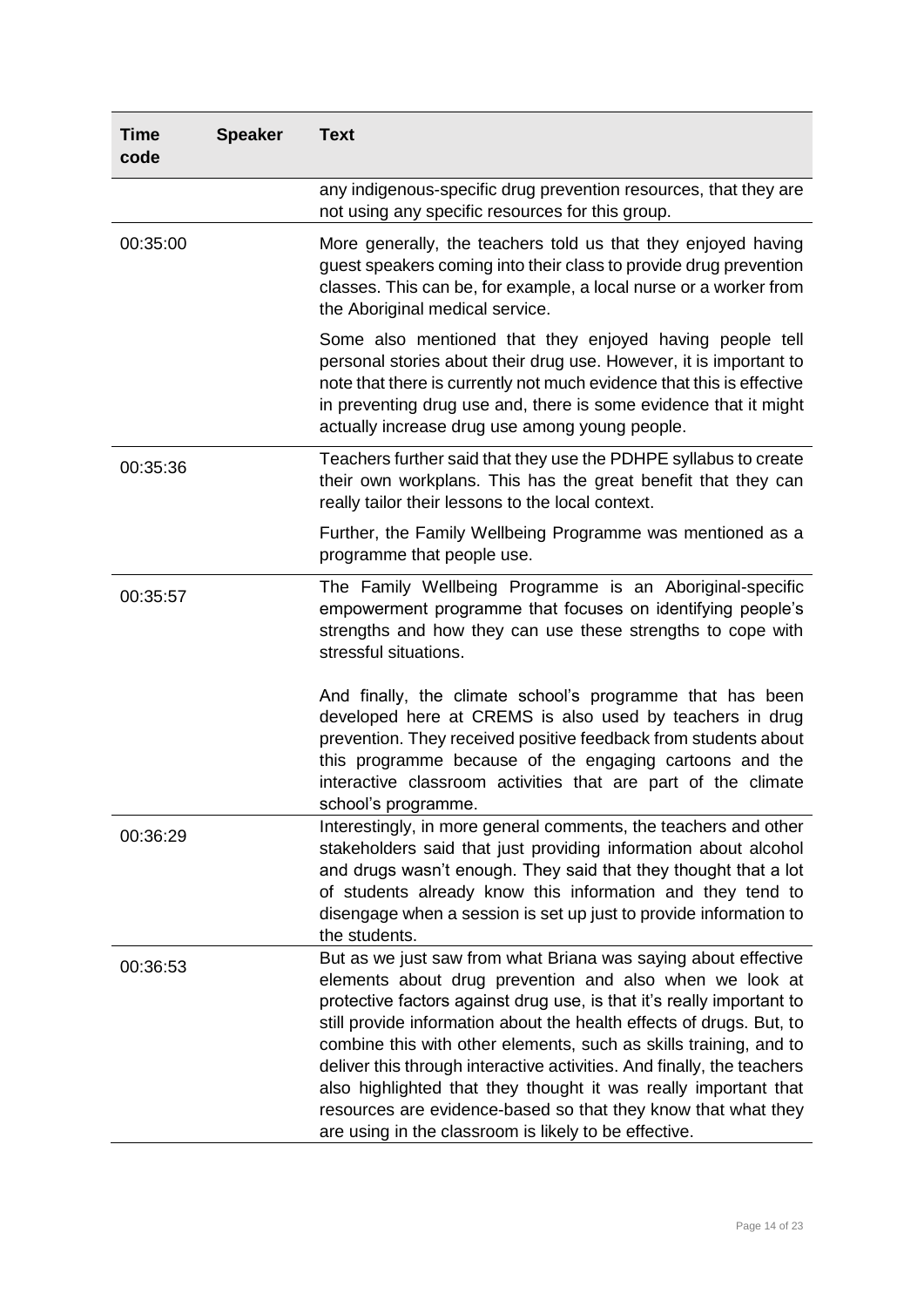| <b>Time</b><br>code | <b>Speaker</b> | <b>Text</b>                                                                                                                                                                                                                                                                                                                                                                                                                 |
|---------------------|----------------|-----------------------------------------------------------------------------------------------------------------------------------------------------------------------------------------------------------------------------------------------------------------------------------------------------------------------------------------------------------------------------------------------------------------------------|
| 00:37:29            |                | So, teachers and other stakeholders suggested that, at least in a<br>school context, it is important to provide a culturally-inclusive<br>programme that can be delivered to both indigenous and non-<br>indigenous students at the same time, as this is the reality of most<br>schools, but also the context for most indigenous youth.                                                                                   |
|                     |                | They have friendship groups where there are indigenous and<br>non-indigenous friends, and they are also mixing in the same<br>classrooms.                                                                                                                                                                                                                                                                                   |
| 00:37:58            |                | However, at the same time, it was emphasised that it's important<br>to have a space for indigenous students to discuss issues that<br>might be more specific to their life circumstances. When we<br>asked the teachers and the stakeholders what these kinds of<br>issues are, they said that the first thing that was really important<br>is the importance of family and community connections and<br>emphasising these. |
|                     |                | And the second important point is the higher likelihood of being<br>confronted with other people's substance youth in the home<br>environment.                                                                                                                                                                                                                                                                              |
| 00:38:30            |                | And, we know from the risk and protective factors literature that<br>having strong family connections is protective against drug use<br>and that being confronted with other people's substance use can<br>lead to substance use among Aboriginal youth themselves. So,<br>it is important that prevention programmes for indigenous youth<br>incorporate these two elements.                                               |
| 00:38:55            |                | When it comes to the messages that should be included in drug<br>prevention, the teachers and other stakeholders said that it's<br>important to take an empowerment focus, harm reduction focus<br>and to talk about peer pressure and social influence. Now, these<br>are all elements that we know from mainstream research that<br>they are effective in drug prevention for young people.                               |
|                     |                | And in addition to these elements, teachers and other<br>stakeholders said that it's important to include a focus on cultural<br>identity, which we also know from the research literature that it's<br>effective in preventing drug use.                                                                                                                                                                                   |
| 00:39:36            |                | And, it was important to focus on where to get help. This includes<br>help from services, counsellors, but it also included a focus on<br>more informal help from teachers, community members, family<br>members or elders. This was especially important in more remote<br>areas where there might not be consistent formalised help in the<br>form of services.                                                           |
| 00:40:00            |                | So, we asked teachers what in their view the optimal prevention<br>approach is if there would be no time or no money restrictions,                                                                                                                                                                                                                                                                                          |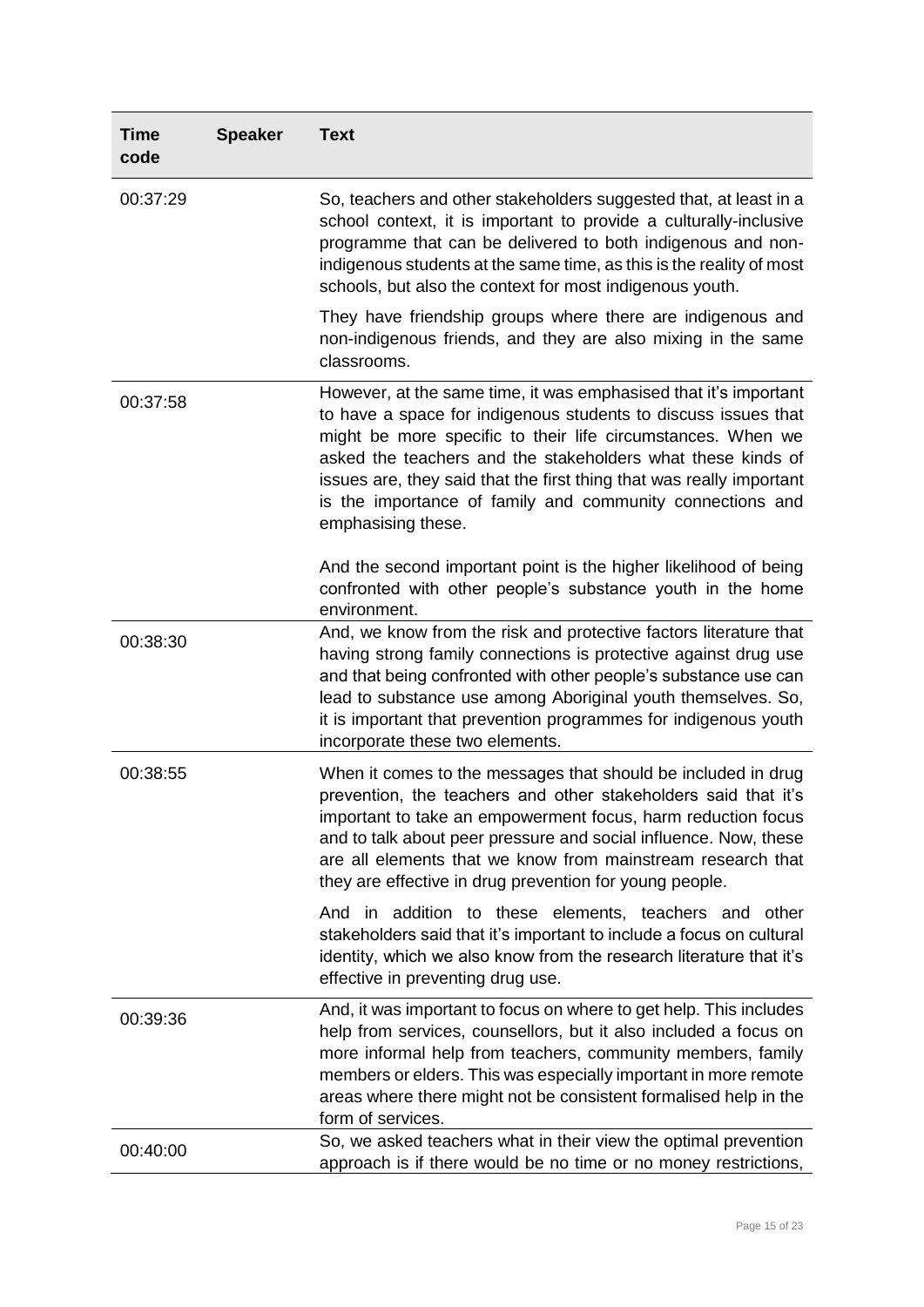| <b>Time</b><br>code | <b>Speaker</b> | <b>Text</b>                                                                                                                                                                                                                                                                                                                                                                                                                                     |
|---------------------|----------------|-------------------------------------------------------------------------------------------------------------------------------------------------------------------------------------------------------------------------------------------------------------------------------------------------------------------------------------------------------------------------------------------------------------------------------------------------|
|                     |                | they said that it's really important to first build a good relationship<br>with the students or with the young people. Then once that<br>relationship is established, it's important to use an interactive and<br>engaging activities and also to use technology in the delivery as<br>technology is an important part of young people's lives, as we<br>know.                                                                                  |
| 00:40:32            |                | And including empowering and positive messages around drug<br>use and focusing on how to deal with peer influences and peer<br>pressure when it comes to substance use. So, these all align very<br>well with what we know from the research is effective in<br>substance use prevention.                                                                                                                                                       |
|                     |                | We also have worked with students from year seven and eight to<br>gather what they think is important in drug prevention.                                                                                                                                                                                                                                                                                                                       |
| 00:41:00            |                | And in these workshops, we discussed photos they had taken<br>around their community, we created posters with drug prevention<br>messages and we also did roleplays of how they would approach<br>situations around alcohol and drugs. For example, if they would<br>be offered a cigarette and they were being peer pressured into<br>smoking it, how would they say no, and also how they would help<br>a friend if their friend needed help. |
|                     |                | What came up really strongly during these workshops was the<br>importance of their friends that can be protective against drug<br>use and are also a great support for them.                                                                                                                                                                                                                                                                    |
| 00:41:37            |                | Smoking and passive smoking were big issues in the community<br>and the young people were very aware of the consequences of<br>smoking and passive smoking. Students were also not hesitant<br>to talk about issues that they are facing in their personal lives or<br>in their family or in their community.                                                                                                                                   |
| 00:41:57            |                | It became really clear that messages and activities in the<br>programmes need to be really engaging to make sure that the<br>students stay involved, because otherwise they would quickly<br>lose focus.                                                                                                                                                                                                                                        |
|                     |                | So, based on the research literature and our consultations with<br>the teachers, students and other stakeholders, we know that it's<br>really important to focus on psychological distress and how to<br>cope with this. It is important to build motivation and alleviate<br>boredom and make sure that the programme activities are<br>engaging.                                                                                              |
| 00:42:31            |                | Focusing on social influences and peer pressure, and how to<br>deal with this, is an important focus as well as how to cope with<br>other people's substance use and how you can get help for                                                                                                                                                                                                                                                   |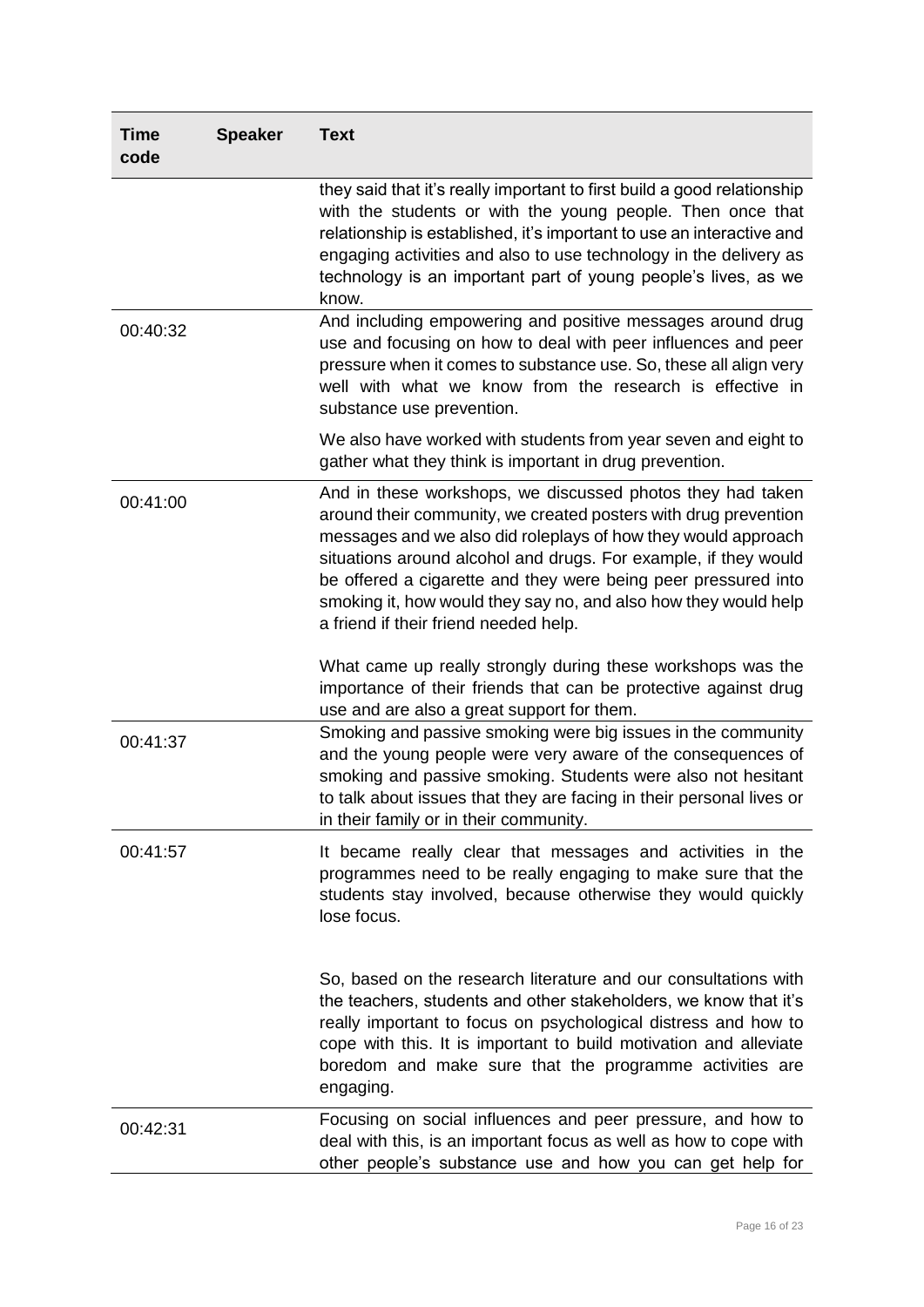| <b>Time</b><br>code | <b>Speaker</b> | <b>Text</b>                                                                                                                                                                                                                                                                                                                                                                          |
|---------------------|----------------|--------------------------------------------------------------------------------------------------------------------------------------------------------------------------------------------------------------------------------------------------------------------------------------------------------------------------------------------------------------------------------------|
|                     |                | yourself or for others.                                                                                                                                                                                                                                                                                                                                                              |
|                     |                | The drug prevention programme should be delivered within a<br>harm minimisation framework and it should focus on the<br>importance of education, as we know that higher levels of school<br>completion and employment are protective against drug use and<br>related harms.                                                                                                          |
| 00:43:04            |                | And developing skills, like self-management skills and decision-<br>making skills and drug resistance strategies, make a programme<br>more effective as well. Finally, cultural knowledge should be<br>enhanced to build a stronger cultural identity that can be<br>protective against drugs.                                                                                       |
| 00:43:23            |                | But, most importantly, is that when we're developing prevention<br>programmes or adapting mainstream prevention programmes to<br>indigenous young people, it is important to work together with the<br>local Aboriginal community to make sure that the programme is<br>appropriate to the local context and that positive cultural<br>elements are incorporated into the programme. |
|                     |                | So, to find information and education resources that are<br>evidence-based for Aboriginal youth, you can have a look at our<br>newly updated Positive Choices portal.                                                                                                                                                                                                                |
| 00:43:58            |                | We have now integrated a specific portal for Aboriginal and<br>Torres Strait Islander students, teachers and their parents, and<br>here you can see what the homepage looks like now. So, if you<br>click on the Aboriginal and Torres Strait Islander resources<br>button, you will end up on the indigenous portal on Positive<br>Choices.                                         |
|                     |                | Here you can see resources by target group. So, resources for<br>school stuff, resources for family and resources for the student<br>and young people themselves.                                                                                                                                                                                                                    |
| 00:44:31            |                | But you can also search by research type, so, for example, we<br>have fact-sheets available. There are webinars, so this webinar<br>will be available on the website after today as well. There is<br>information about drugs and their consequences, there are<br>videos and games.                                                                                                 |
|                     |                | There's a link to the Cracks in the Ice portal, which is an<br>evidence-based portal with information about methamphetamine<br>and specifically ice. And there is a list of recommended<br>programmes that teachers and others can implement with<br>indigenous youth.                                                                                                               |
| 00:45:05            |                | So, when you click on one of the specific user types, you will see<br>an overview of the resources that we have available. So, these<br>are either resources that are developed by us, here within                                                                                                                                                                                   |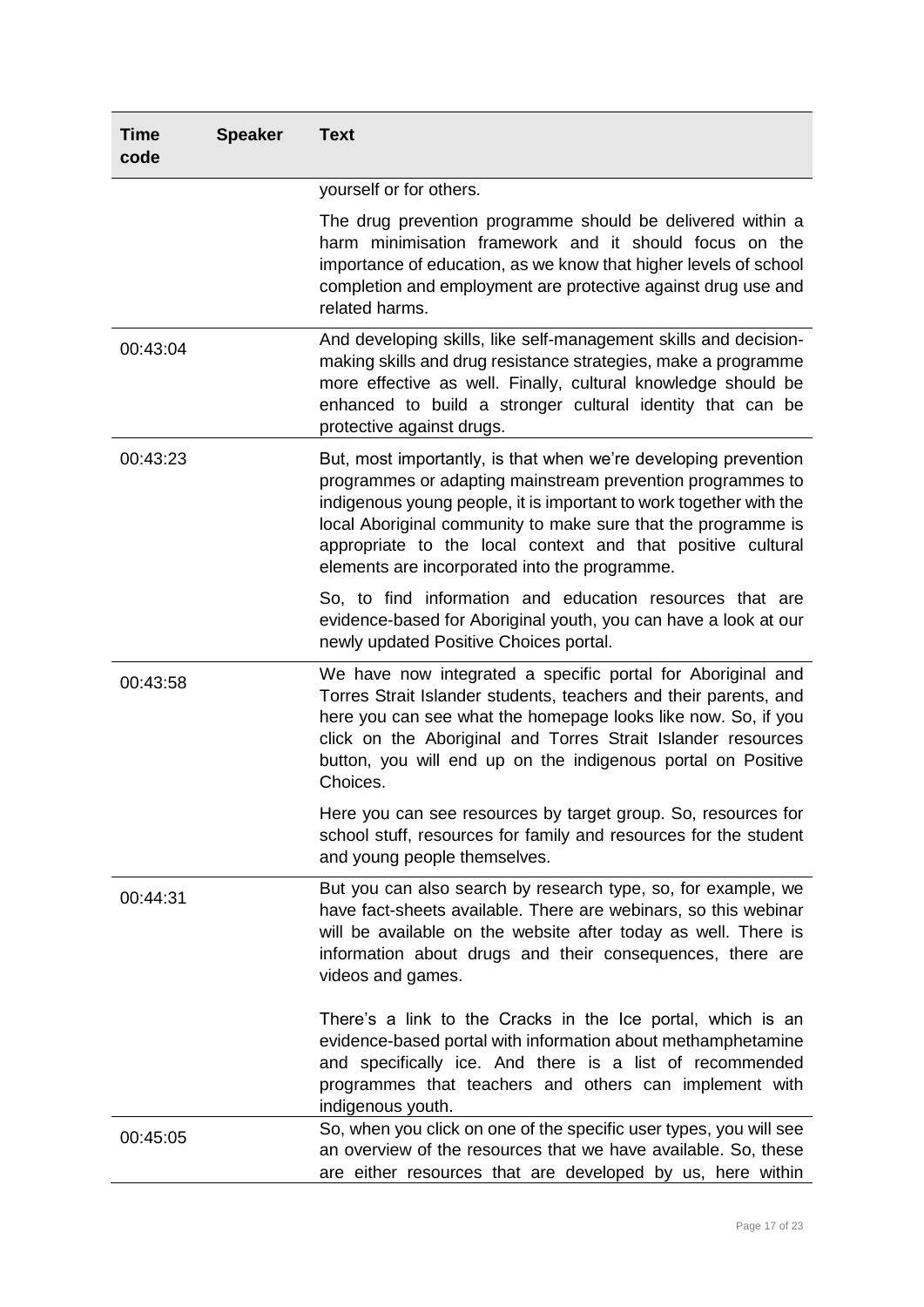| <b>Time</b><br>code | <b>Speaker</b> | <b>Text</b>                                                                                                                                                                                                                                                                                                                                                                                                                                 |
|---------------------|----------------|---------------------------------------------------------------------------------------------------------------------------------------------------------------------------------------------------------------------------------------------------------------------------------------------------------------------------------------------------------------------------------------------------------------------------------------------|
|                     |                | CREMS, or developed by others. And the resources that are<br>developed by other organisations, such as the No Smoke study<br>guide, they are assessed by us on their evidence-based and the<br>relevance to the target group.                                                                                                                                                                                                               |
| 00:45:32            |                | So, for example, the No Smokes programme has been<br>developed by Menzies School of Health Research and that<br>should be a good evidence-based programme that teachers can<br>implement in their classroom.                                                                                                                                                                                                                                |
|                     |                | We provide teachers with also, links to the actual resource on the<br>external organisation's website.                                                                                                                                                                                                                                                                                                                                      |
| 00:46:00            |                | We also develop fact sheets. They are developed by our in-<br>house experts and here is an example of factors we have<br>developed for parents on how they can protect their Aboriginal<br>teenagers against drug use. So, they consist of practical tips,<br>based on research literature, on what they can do. And our team<br>here at CREMS is constantly in the process of developing new<br>fact sheets and identifying new resources. |
| 00:46:29            |                | So, if you know of any resources that should be uploaded to the<br>portal or if you have any ideas for fact sheets that you would like<br>to see on Positive Choices, please get in contact with us and let<br>us know,                                                                                                                                                                                                                     |
|                     |                | And then finally, we're running a story-telling competition to get<br>more input from Aboriginal students across the country in the<br>development of the resources. And the competition closes at end<br>of April, so please spread the word about this around your<br>community.                                                                                                                                                          |
| 00:47:02            |                | I think that's it from us.                                                                                                                                                                                                                                                                                                                                                                                                                  |
|                     | <b>LS</b>      | Excellent. All right, thank you so much Mieke and Briana. It's<br>clear how much work has gone into, you know Not just<br>reviewing all the literature to really have a summary there of risk<br>and protective factors and the potential elements for effective<br>prevention, but also in consulting with teachers and communities<br>on the ground to get their input.                                                                   |
| 00:47:33            |                | So, you've really consolidated a whole pile of work here, so that's<br>really great.                                                                                                                                                                                                                                                                                                                                                        |
|                     |                | So, what we'd like to do now Thank you very much for that.<br>What we'd love to do is take questions from anyone in the<br>audience. So, if anyone has any questions, do please send them<br>through. We've got a few that have already come through, but<br>please do send them in through the questions channel.                                                                                                                          |
| 00:48:00            |                | If you're both happy to hang around and answer some questions<br>for us.                                                                                                                                                                                                                                                                                                                                                                    |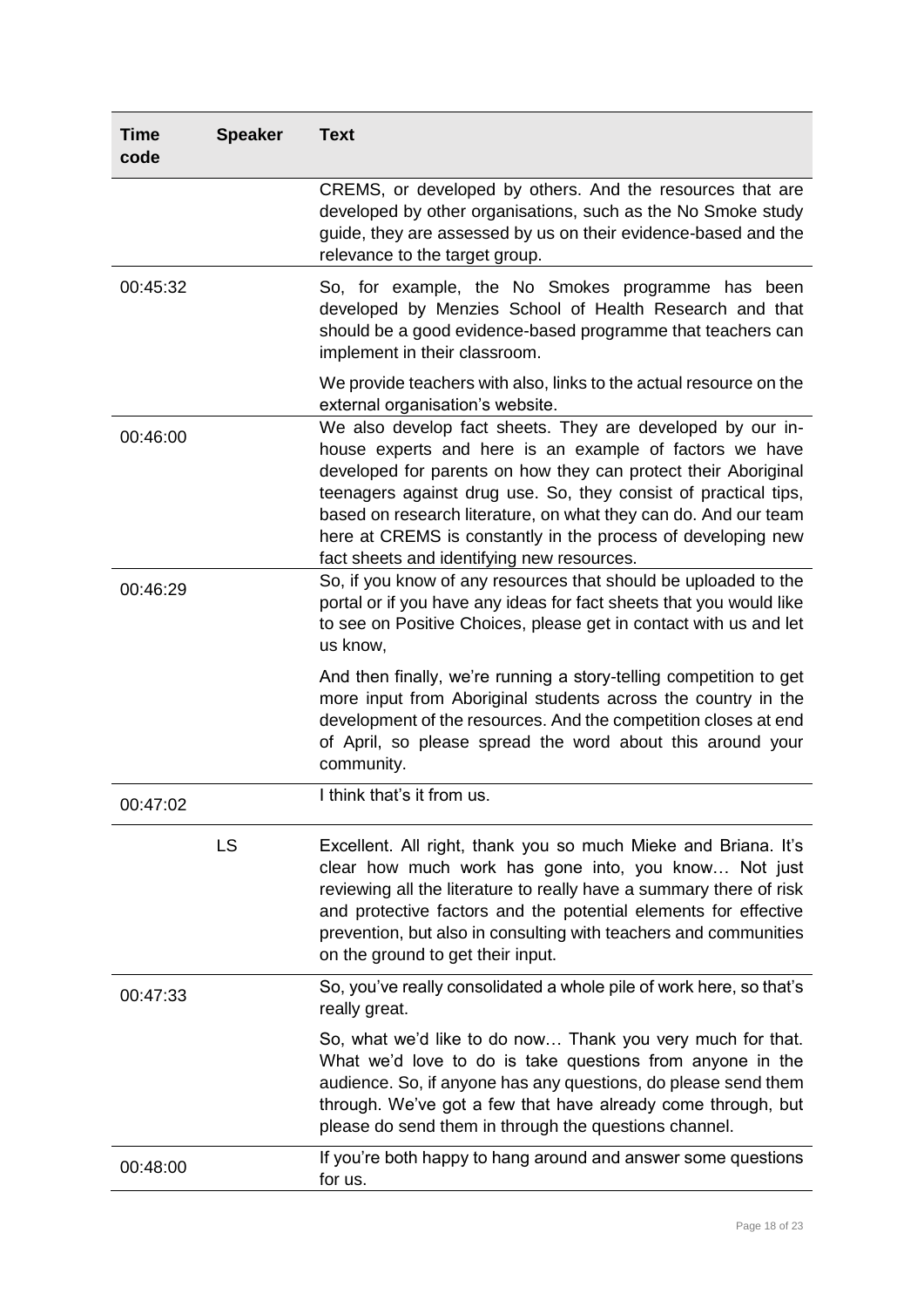| <b>Time</b><br>code | <b>Speaker</b> | <b>Text</b>                                                                                                                                                                                                                                                                                                         |
|---------------------|----------------|---------------------------------------------------------------------------------------------------------------------------------------------------------------------------------------------------------------------------------------------------------------------------------------------------------------------|
|                     |                | Okay, so I guess, just to start us off, I just had one. So, you've<br>just covered a whole range of really complex factors, a whole<br>load of different factors that might contribute to substance use<br>among Aboriginal youth. And I just wondered if you had any<br>thought about the kind of key take-aways.  |
| 00:48:28            |                | So, if someone in our audience who's a teacher working in a<br>school has quite a number of Aboriginal students, what are the<br>key takeaways for you in terms of what they might do differently<br>tomorrow.<br>Anyone want to take that?                                                                         |
|                     | <b>MS</b>      | Yes. I think, based on what Briana was talking about, what we<br>know is effective from other prevention programmes is that it's<br>really important to focus on positive cultural elements that we can<br>use to protect against substance use for indigenous students.                                            |
| 00:49:08            |                | So, that would definitely be an important thing to focus on for<br>teachers. And also, to focus on how to deal with the peer<br>pressure of substance use. I don't know, Briana, if you want to<br>add any other key take-aways.                                                                                    |
| 00:49:32            | BL             | Yes, I think definitely targeting the peer substance use and peer<br>pressure is a huge thing. I guess working and developing skills<br>of how the students can resist those, so roleplays on substance<br>use resistance strategies and building their confidence.                                                 |
| 00:50:00            |                | Because I think it's definitely tough for young kids to say no to<br>their friends, so I guess really focusing on those practical<br>strategies and skills is really important for this age group.                                                                                                                  |
|                     | LS             | So, I guess that was a real take-away as well from what you<br>covered, was that it shouldn't just be information, it's important to<br>have those skills components as well.                                                                                                                                       |
| 00:50:27            |                | So, I think you mentioned at the end, Mieke, was that you talked<br>just now about refusal strategies, but you mentioned also there<br>are some other skills that you think are really important.                                                                                                                   |
|                     | <b>MS</b>      | Yes, so general self-management skills. So, that also has to do<br>with how you deal with your psychological stress. So, learning<br>rather than to use substances when you feel stressed about<br>something, employing more positive strategies, like talking to<br>your friends or talking to someone about that. |
| 00:51:04            |                | And skills in that kind of area.                                                                                                                                                                                                                                                                                    |
|                     | LS             | Yes. Okay, excellent. So, we've had a question come through<br>from an audience member about Just some more details about<br>the consultations that were conducted with teachers and<br>students, and whether that was all around Australia or whether<br>that was mainly in New South Wales, which is where we're  |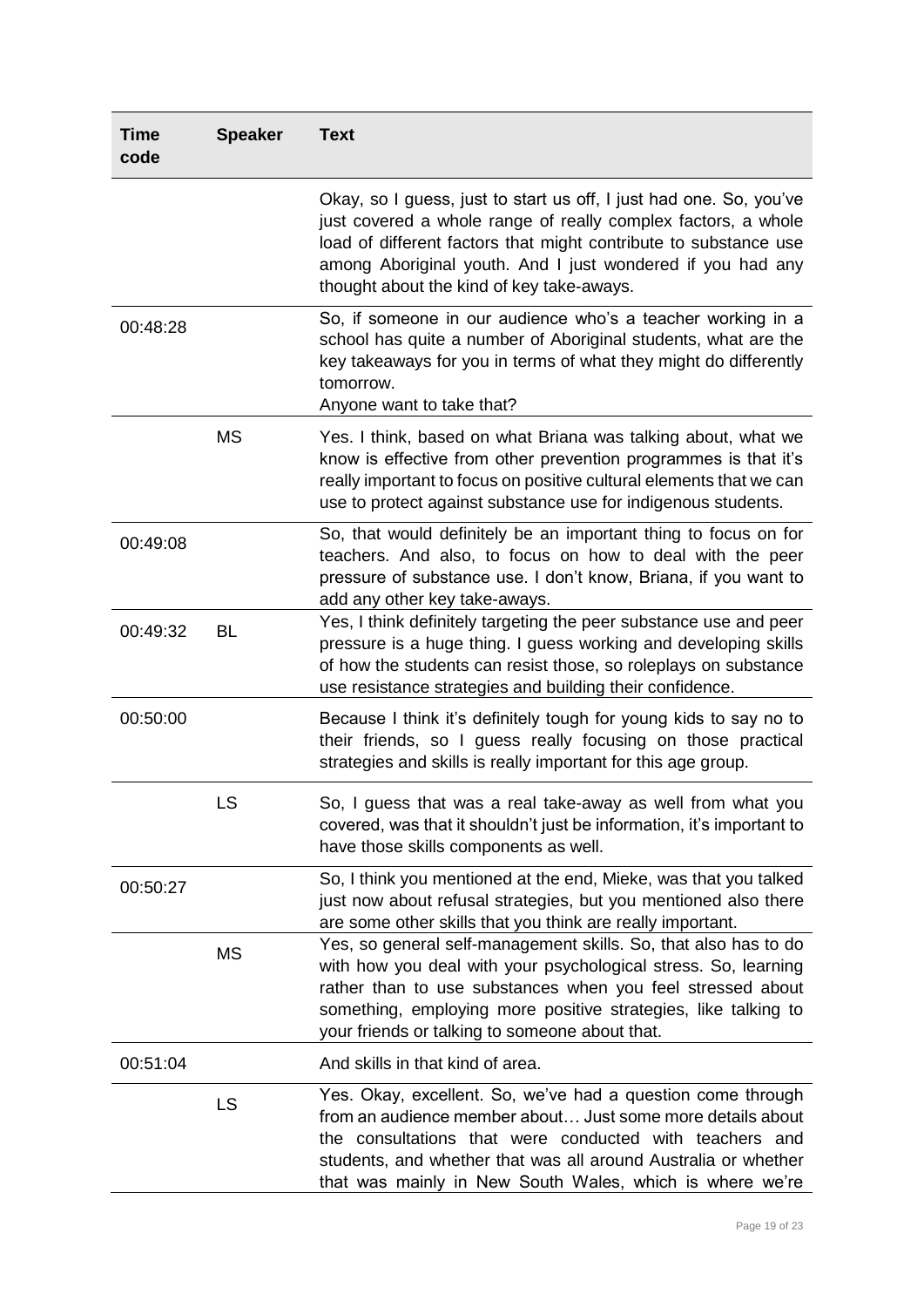| <b>Time</b><br>code | <b>Speaker</b> | <b>Text</b>                                                                                                                                                                                                                                                                                                                                                                                                                                |
|---------------------|----------------|--------------------------------------------------------------------------------------------------------------------------------------------------------------------------------------------------------------------------------------------------------------------------------------------------------------------------------------------------------------------------------------------------------------------------------------------|
|                     |                | based.                                                                                                                                                                                                                                                                                                                                                                                                                                     |
| 00:51:31            | <b>MS</b>      | Yes, so, with the teachers and stakeholders, we talked to<br>teachers mainly in Queensland and New South Wales, but also<br>stakeholders from other states. So, also from western Australia<br>and northern territory.                                                                                                                                                                                                                     |
|                     |                | With the students, currently the feedback is mainly from New<br>South Wales, but we're working to develop partnerships with<br>schools in other states as well because we know that New South<br>Wales is not necessarily representative for what students<br>experience around the country.                                                                                                                                               |
| 00:52:05            |                | So, for future work in the next few months, we will be going<br>through schools in other states as well. And this is also what<br>we're hoping to achieve with our story-telling competition, to get<br>more input from young people all around the country.                                                                                                                                                                               |
|                     | <b>LS</b>      | Okay, great. So, tell us a little bit about that story-telling<br>competition. So, what do the students actually have to do?                                                                                                                                                                                                                                                                                                               |
| 00:52:30            | <b>MS</b>      | In the story-telling competition, students can either record an<br>audio or a video for four minutes or provide us with a written story.<br>And this story can be about a positive thing in their community or<br>they can talk about their positive role models, people that inspire<br>them. Or they can talk to us about reasons why they do not use<br>any substances, or about a situation in which they said no to peer<br>pressure. |
| 00:52:59            |                | So, they can submit this to us until the end of April and the winner<br>will win a MacBook Air and the runner-up will JB Hi-Fi vouchers<br>worth \$500.                                                                                                                                                                                                                                                                                    |
|                     | LS             | Okay, great. And you mentioned before, looking to involve<br>schools in other states, so if someone out there is interested to<br>be involved in that So, I guess, it'll be being involved in the<br>development of the programme or the testing of the programme,<br>is that right, in schools?                                                                                                                                           |
| 00:53:31            | <b>MS</b>      | Yes. Anyone who is interested in being involved, they can contact<br>us via the Positive Choices website or send us an email on<br>info@positivechoices.org.au and we can see how they can get<br>involved.                                                                                                                                                                                                                                |
|                     | LS             | Okay, excellent. So, another question that I have This one's<br>quite a technical stats question, but we'll see how you go.                                                                                                                                                                                                                                                                                                                |
| 00:53:59            |                | So, smoking rates in indigenous communities rounded over 40%,<br>do you have a sense of how much of the gap in life expectancy<br>and overall health comes down to smoking? So, I guess what you<br>said at the start really indicated alcohol.                                                                                                                                                                                            |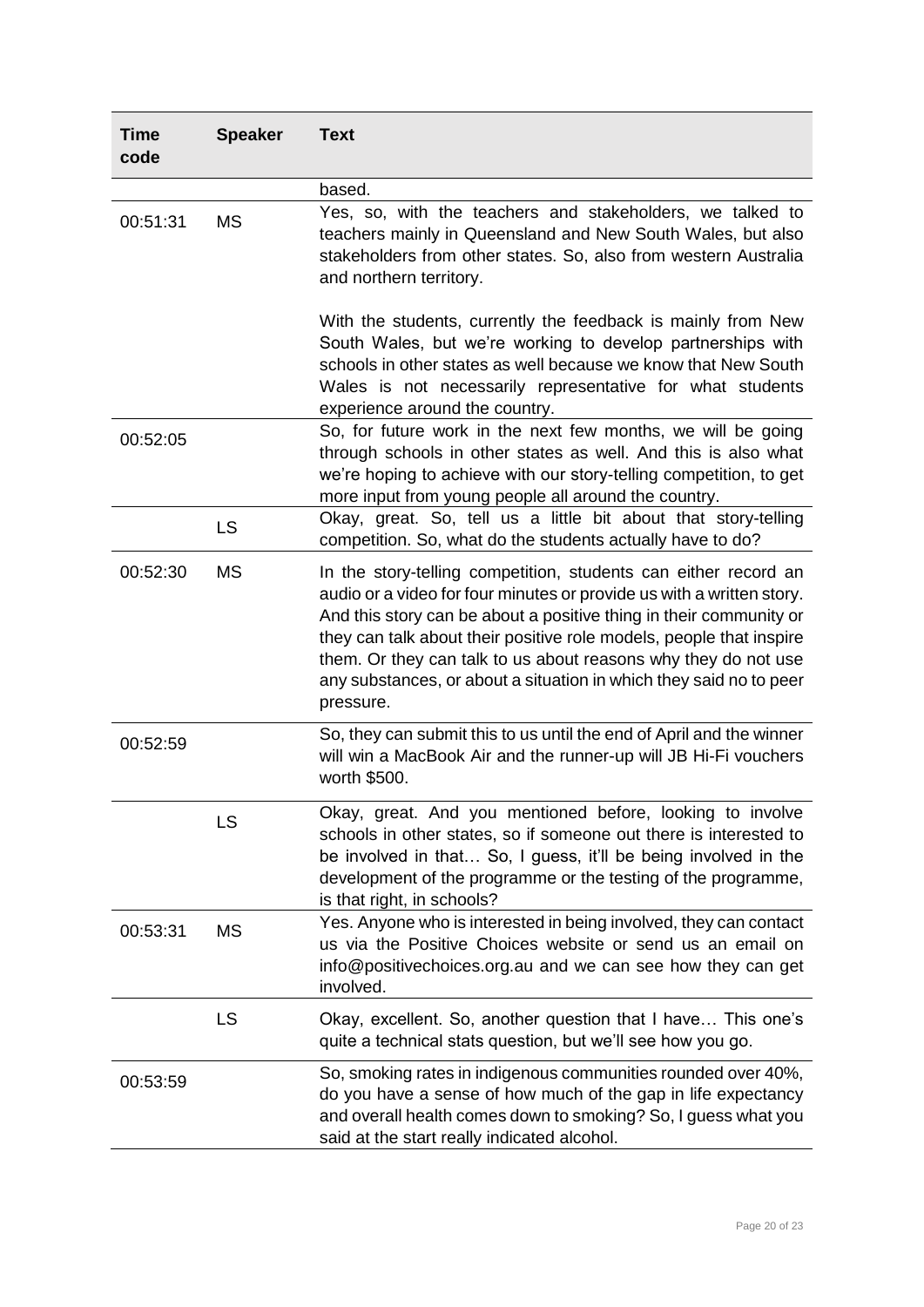| <b>Time</b><br>code | <b>Speaker</b> | <b>Text</b>                                                                                                                                                                                                                                                                                                                                                                                        |
|---------------------|----------------|----------------------------------------------------------------------------------------------------------------------------------------------------------------------------------------------------------------------------------------------------------------------------------------------------------------------------------------------------------------------------------------------------|
|                     | <b>MS</b>      | Yes. The stats around tobacco are slightly different than alcohol<br>because of the delayed effect and health effects of tobacco.                                                                                                                                                                                                                                                                  |
| 00:54:28            |                | So, actually, when I showed the primary contributors to poor<br>health for the young people, but actually when you look at<br>Aboriginal people aged 45 and over, tobacco use is the number<br>one contributor to poor health. So, that's definitely an important<br>area to target as well. I'm not sure about the gap in indigenous<br>and non-indigenous health that is related to tobacco use. |
|                     | LS             | Yes.                                                                                                                                                                                                                                                                                                                                                                                               |
| 00:54:59            |                | But what you're saying is that it's certainly significant and I guess,<br>incorporating that in the stuff we're doing with young people is<br>really important to stop it from starting at an early age.                                                                                                                                                                                           |
|                     | <b>MS</b>      | Yes. That's right.                                                                                                                                                                                                                                                                                                                                                                                 |
|                     | LS             | So, will that be a component of the programme that's being<br>developed?                                                                                                                                                                                                                                                                                                                           |
|                     | <b>MS</b>      | We'll definitely be focusing on tobacco and how to not smoke.<br>And this is also based on what students were telling us about<br>how much they get confronted with smoking, other people<br>smoke, but also friends that smoke.                                                                                                                                                                   |
| 00:55:33            |                | So, it's an important aspect to focus on.                                                                                                                                                                                                                                                                                                                                                          |
|                     | LS             | Okay. Do you think there are cultural elements that are relevant<br>in terms of smoking?                                                                                                                                                                                                                                                                                                           |
|                     | <b>MS</b>      | A lot of feedback that we got from the stakeholders seems to<br>suggest that it's difficult to quit smoking because of the sharing<br>obligations. In many communities, people say that it's hard to<br>stop smoking when people keep on offering them cigarettes.                                                                                                                                 |
| 00:56:04            |                | So, I think focusing on resistance strategies and how to say no<br>in an appropriate way will be an important aspect of the<br>programme.                                                                                                                                                                                                                                                          |
|                     | LS             | Okay, so, another reason that the cultural context is really<br>important to have in mind?                                                                                                                                                                                                                                                                                                         |
|                     | <b>MS</b>      | Yes, exactly.                                                                                                                                                                                                                                                                                                                                                                                      |
|                     | <b>LS</b>      | Okay, fantastic.                                                                                                                                                                                                                                                                                                                                                                                   |
| 00:56:28            |                | We have a comment that has come through and said that the<br>story-telling competition sounds good and they're going to share<br>it for us. So, thank you very much that. Fantastic. And, yes, so                                                                                                                                                                                                  |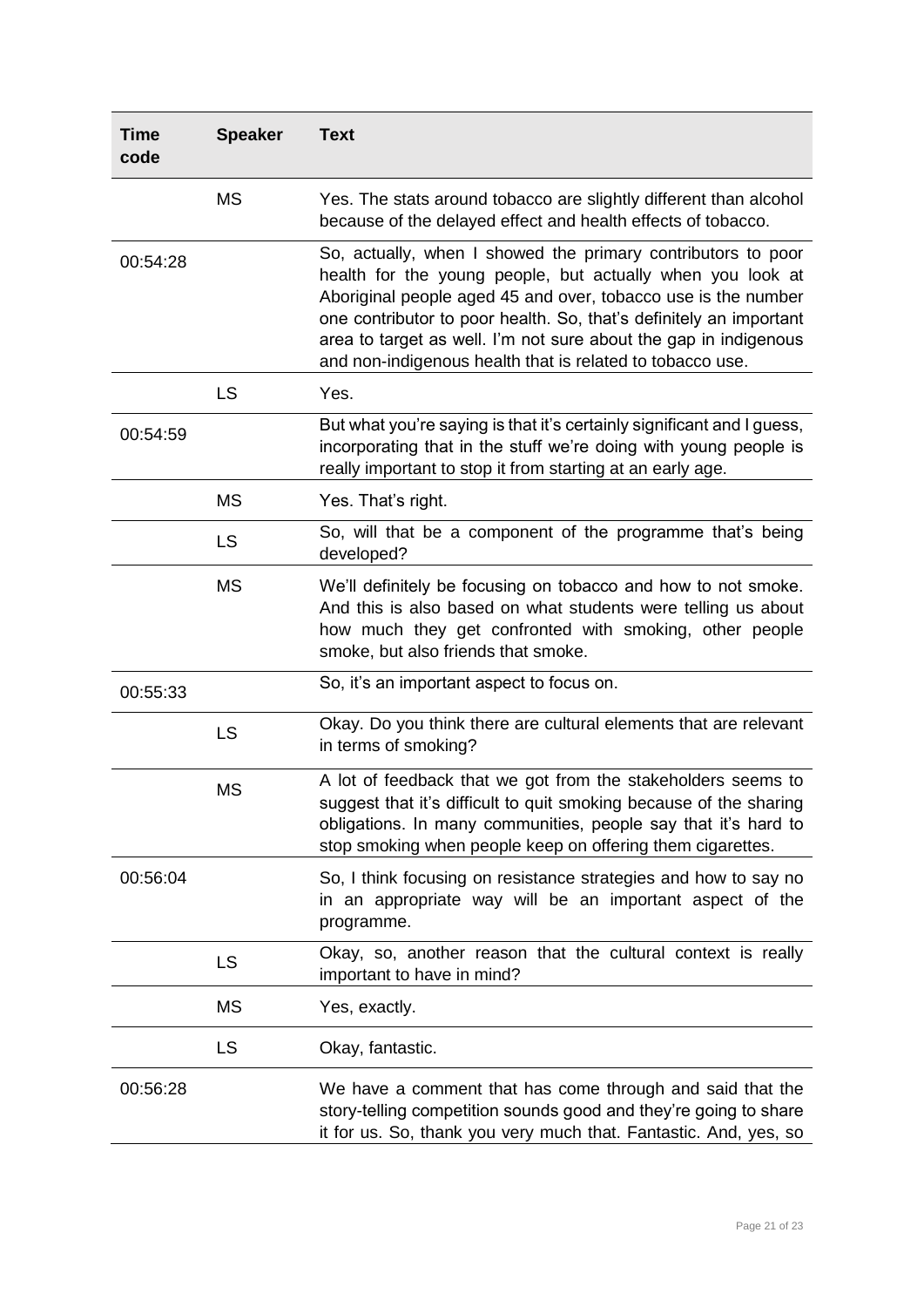| Time<br>code | <b>Speaker</b> | <b>Text</b>                                                                                                                                                                                                                                                                                                                                                                                                                                     |
|--------------|----------------|-------------------------------------------------------------------------------------------------------------------------------------------------------------------------------------------------------------------------------------------------------------------------------------------------------------------------------------------------------------------------------------------------------------------------------------------------|
|              |                | just I know we're almost out of time, so just one more question,<br>unless there are any other burning questions to shoot through.                                                                                                                                                                                                                                                                                                              |
| 00:56:54     |                | But, did you You commented on the integrated versus<br>separate programmes and I guess there may be many teachers<br>or other staff members who working in environments where there<br>are some Aboriginal students and some non-Aboriginal. So, then,<br>I just want to know if you had any comments about whether you<br>need different approaches for Aboriginal students or whether it's<br>really You know, it's one size fits all almost? |
| 00:57:32     | <b>MS</b>      | Well, it's definitely important to have separate approaches for<br>indigenous students that include those cultural elements that we<br>talked about before. And some of these specific issues that they<br>might be faced with around seeing more drug use around their<br>homelives and often because they also live in home where<br>there's a lot more people, compared to in homes where non-<br>indigenous students live.                  |
| 00:57:59     |                | So, it's important to incorporate that into the prevention<br>programme and focus on that.                                                                                                                                                                                                                                                                                                                                                      |
|              |                | But at the same time, I think it's essential to also include the<br>positive culture elements, because I think that indigenous<br>students can learn from that as well and that can be an important<br>protective factor to include in the prevention.                                                                                                                                                                                          |
|              | LS             | Yes. Okay, great. So, it is important to have them in there, but I<br>guess your feedback that you got was an integrated programme<br>where it's one programme, but it can reflect diverse perspectives.                                                                                                                                                                                                                                        |
| 00:58:36     | <b>MS</b>      | Yes. Exactly.                                                                                                                                                                                                                                                                                                                                                                                                                                   |
|              | LS             | Okay, very interesting. I'm sure everyone online also will be<br>interested to see how the programme turns out. So, we will<br>certainly be keeping people posted on the Positive Choices<br>newsletter and mailing list about the development of that<br>programme and letting everyone know, of course, once it's<br>released and available for everyone to use.                                                                              |
| 00:59:00     |                | But, in the meantime, the existing resources on Positive Choices'<br>aboriginal portal are a great starting point.                                                                                                                                                                                                                                                                                                                              |
|              |                | So, thank you again, Briana and Mieke, and we'll wrap up there,<br>but just to remind everyone that we do have two more webinars<br>over 2018. We don't have the dates formalised yet, but we know<br>what topics we're going to be talking about.                                                                                                                                                                                              |
| 00:59:30     |                | We're talking about teenage parties and just really practical<br>advice to parents on how to manage those. And we'll also be<br>having another webinar specifically for teachers around how to<br>optimise drug education.                                                                                                                                                                                                                      |